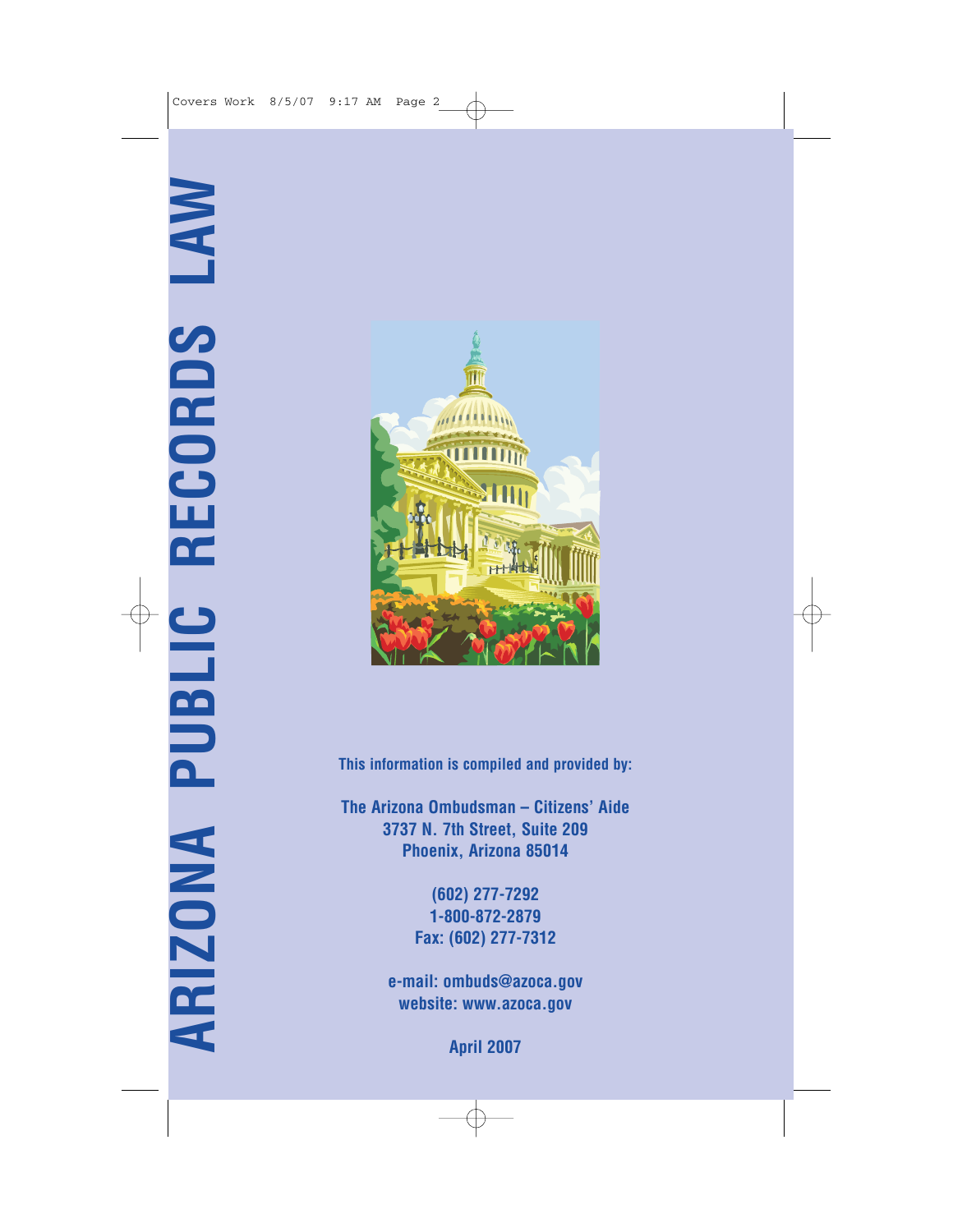## **Message from the Arizona Ombudsman**

*Secrecy and a free, democratic government don't mix.* – President Harry Truman

Arizona public policy favors open government. Statute specifically requires all officers and public bodies to maintain, and make available for inspection by any person at all times during office hours, all records reasonably necessary to maintain an accurate knowledge of their official activities.

Effective January 1, 2007, in an effort to increase government awareness and provide the citizens of Arizona an effective and efficient means to get answers and resolve public access disputes, new legislation expanded the Ombudsman-Citizens' Aide Office to provide free services to citizens and public officials to help untangle the public access web. The duties of the Ombudsman include: preparing materials on public access laws, providing training to public bodies, coaching and assisting citizens, investigating complaints, requesting testimony or evidence, conducting hearings, making recommendations, and reporting misconduct.

This pamphlet contains information relating to the Arizona Public Records Law and is provided to serve as a quick reference for you. Part I of the pamphlet contains the text of the Public Record Law Statutes. Part II contains a copy of Chapter 6 of the Arizona Agency Handbook, which explains the Public Records Laws.1 Part III provides a summary of recent statutory changes, recent case law, and recent Attorney General Opinions.2 Part IV provides the Ombudsman's statutory authority to educate and investigate matters relating to public access laws.

For more information, or to schedule training, please call the Ombudsman's Office at 602-277-7292 or 800-872-2879. You can also send a letter to Arizona Ombudsman-Citizens'Aide 3737 N. 7th St. Suite 209 Phoenix, AZ 85014, fax a letter to 602-277- 7312, send an e-mail to ombuds@azoca.gov, or come into the office. Of course, you can always visit the Ombudsman's web site at ombuds@azoca.gov.

> Patrick Shannahan Arizona Ombudsman – Citizens'Aide

<sup>&</sup>lt;sup>1</sup> Please note that the Arizona Agency Handbook was last revised in May 2001. For a summary of recent activity, please see Part III.

<sup>2</sup> Part III is not an exhaustive list of recent activity.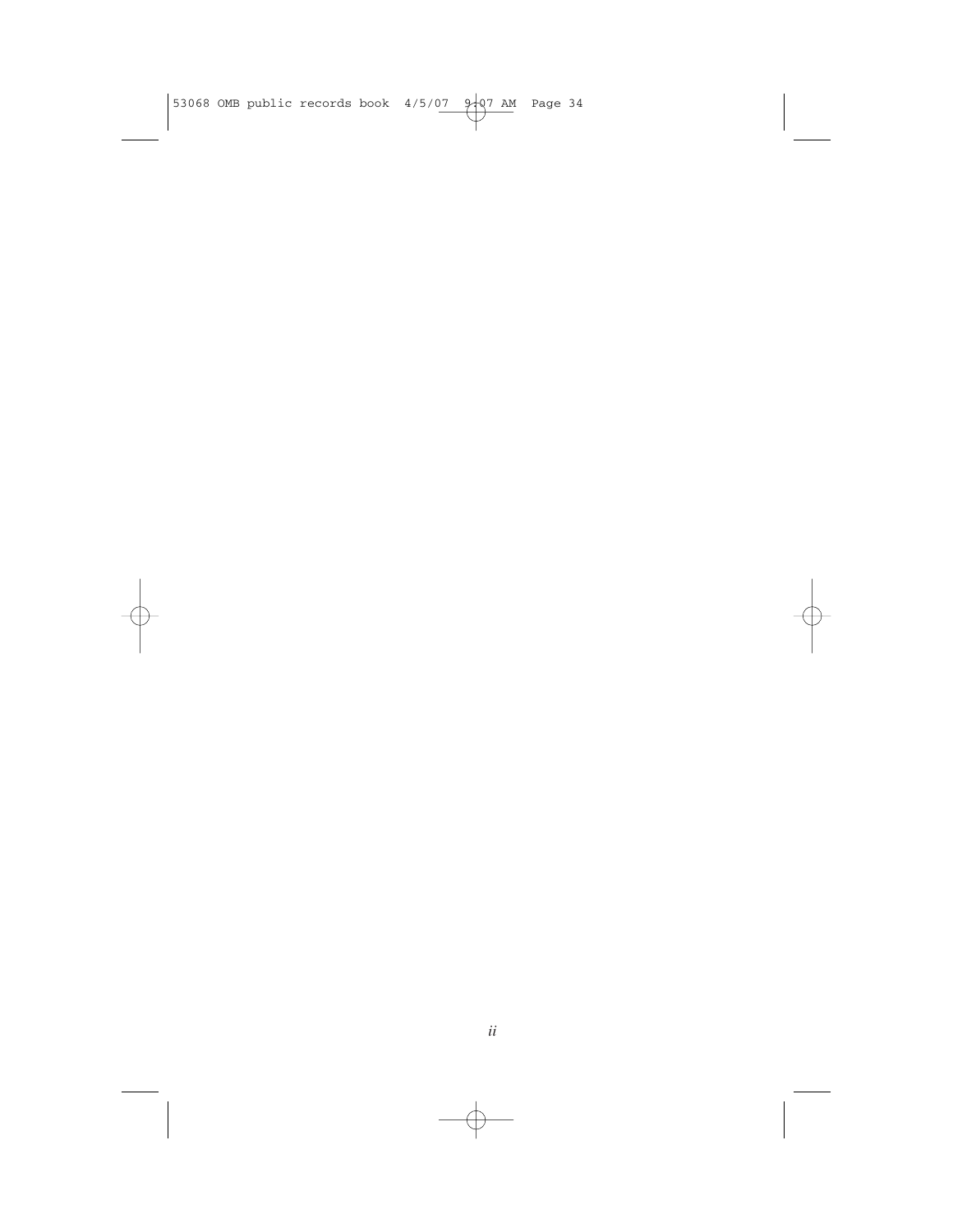## **Table of Contents**

| Message from Patrick Shannahan,                                                                  |
|--------------------------------------------------------------------------------------------------|
|                                                                                                  |
|                                                                                                  |
| Part I                                                                                           |
| Arizona Revised Statutes                                                                         |
| Title 39. Public Records, Printing and Notices                                                   |
|                                                                                                  |
| Part II                                                                                          |
| Arizona Agency Handbook                                                                          |
|                                                                                                  |
|                                                                                                  |
| The <i>Arizona Agency Handbook</i> was written by<br>the Office of the Arizona Attorney General. |
| Part III                                                                                         |
|                                                                                                  |
| <b>Part IV</b>                                                                                   |
|                                                                                                  |
|                                                                                                  |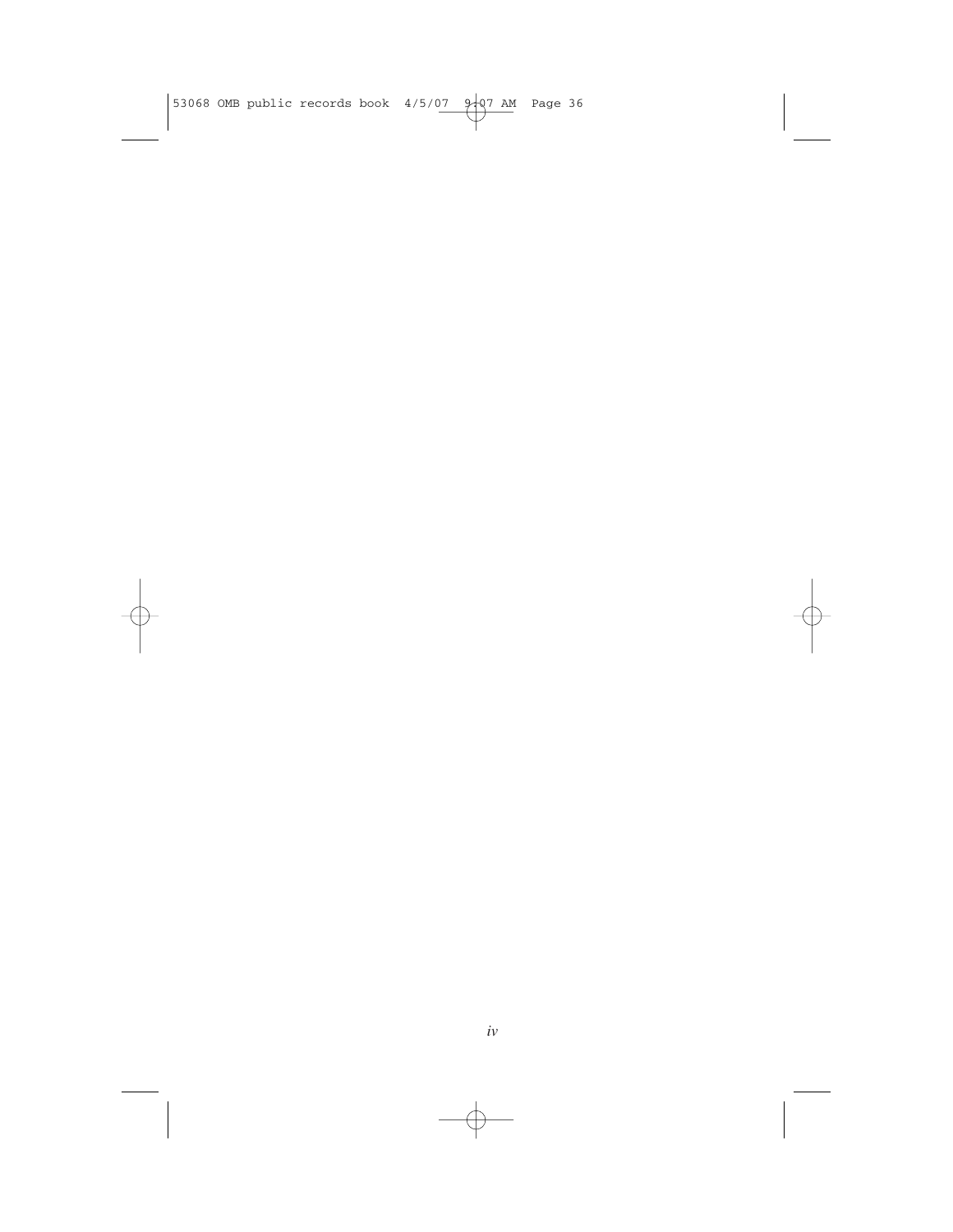## **Part I**

## **Arizona Revised Statutes Title 39. Public Records, Printing and Notices Chapter 1 Public Records**

## Article 1 - Requirements for Material Used

| 39-101. Permanent public records; quality; |
|--------------------------------------------|
|                                            |
|                                            |
|                                            |
|                                            |

## Article 2 - Searches and Copies

|            | $\frac{1}{2}$ bearence and $\frac{1}{2}$                    |
|------------|-------------------------------------------------------------|
| 39-121.    |                                                             |
| 39-121.01. | Definitions; maintenance of records;                        |
|            | copies, printouts or photographs                            |
|            |                                                             |
| 39-121.02. | Action on denial of access; costs and attorney fees;        |
|            |                                                             |
| 39-121.03. | Request for copies, printouts or photographs;               |
|            | statement of purpose; commercial purpose as                 |
|            | abuse of public record; determination by governor;          |
|            |                                                             |
| 39-122.    | Free searches for and copies of public records              |
|            | to be used in claims against United States;                 |
|            |                                                             |
| $39-123.$  | Information identifying a peace officer, justice,           |
|            | judge, commissioner, public defender, prosecutor            |
|            | or code enforcement officer; confidentiality; definitions 7 |
| $39-124.$  | Releasing information identifying a peace officer,          |
|            | justice, judge, commissioner, public defender,              |
|            | prosecutor or code enforcement officer;                     |
|            |                                                             |
| $39-125.$  | Information relating to location of archaeological          |
|            | discoveries and places or objects included                  |
|            | or eligible for inclusion on the Arizona register           |
|            |                                                             |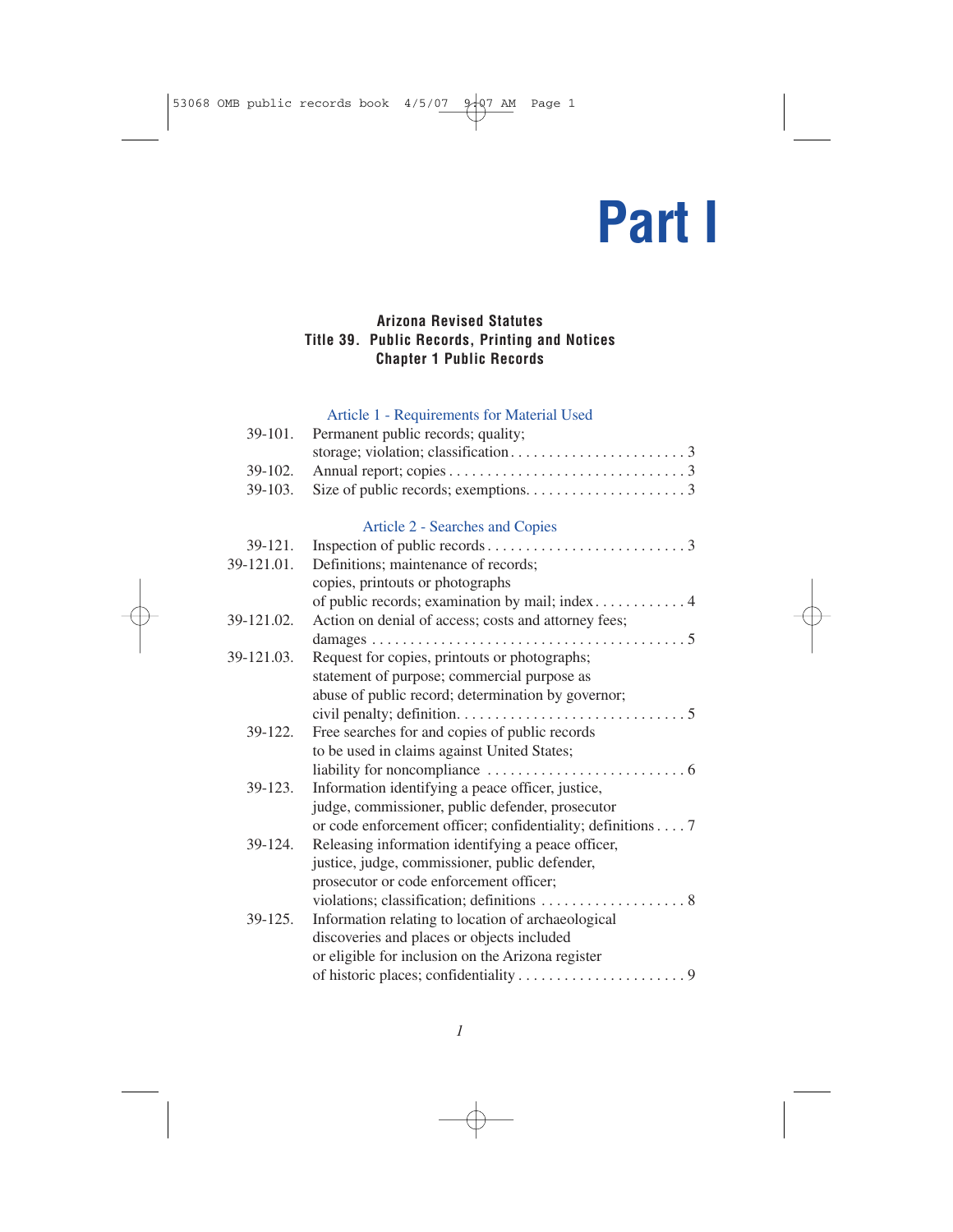| 39-126. Federal risk assessments of infrastructure;      |
|----------------------------------------------------------|
|                                                          |
| 39-127. Free copies of police reports for crime victims; |
|                                                          |

## Article 3 - Lost Records

| 39-141. | Proof of certain lost or destroyed documents             |
|---------|----------------------------------------------------------|
|         |                                                          |
| 39-142. | Action for restoration and substitution of lost          |
|         |                                                          |
| 39-143. | Judgment of restoration; recording of judgment;          |
|         |                                                          |
| 39-144. | Recording of certified copies of lost or                 |
|         | destroyed records or records of a former county  10      |
| 39-145. | Re-recording of original papers when record destroyed 10 |
|         |                                                          |

## Article 4 - False Instruments and Records

| 39-161.<br>Presentment of false instrument for filing; classification10 |  |  |  |  |
|-------------------------------------------------------------------------|--|--|--|--|
|-------------------------------------------------------------------------|--|--|--|--|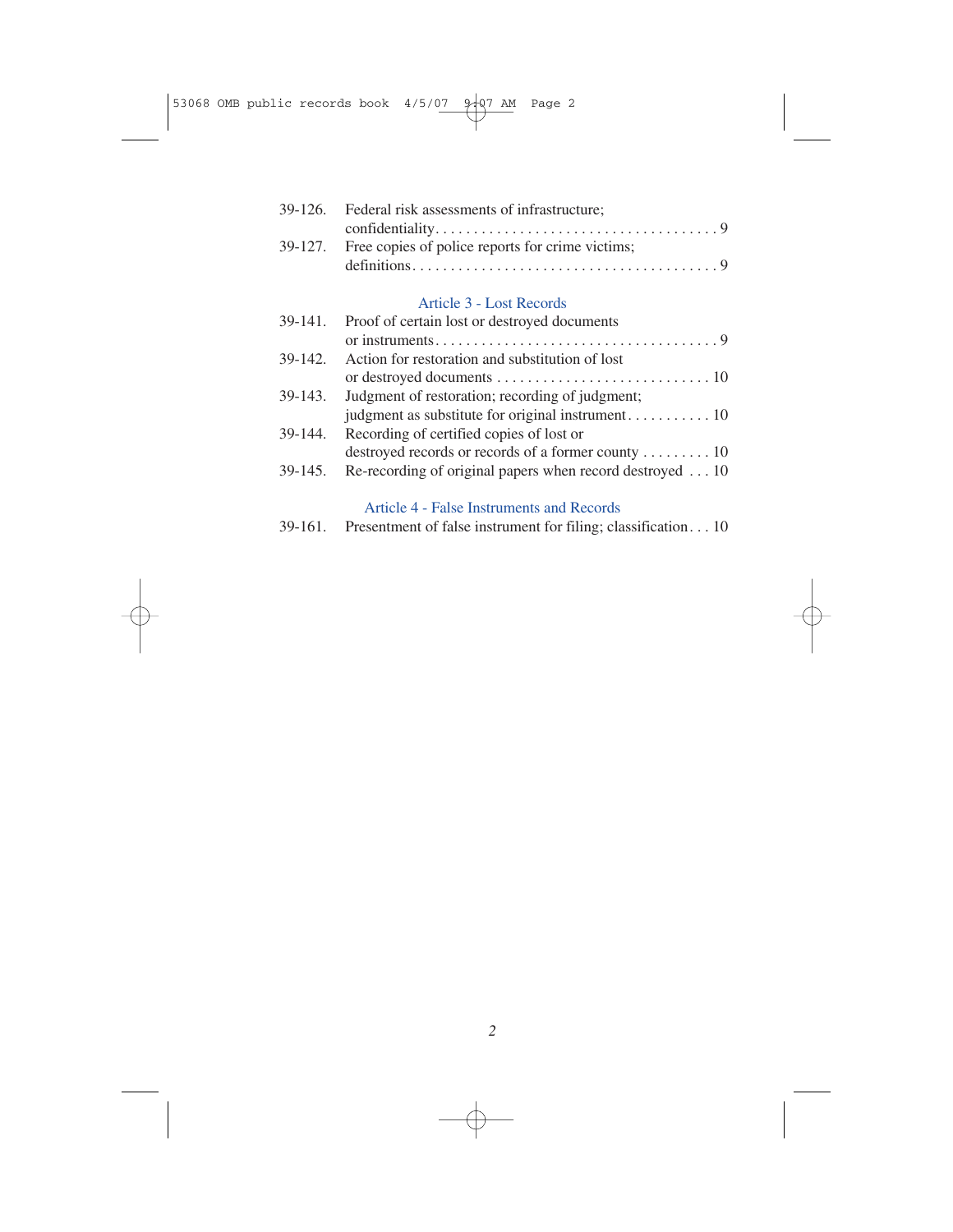### **ARTICLE 1 - REQUIREMENTS FOR MATERIAL USED**

### **39-101. Permanent public records; quality; storage; violation; classification**

- A. Permanent public records of the state, a county, city or town, or other political subdivision of the state, shall be transcribed or kept on paper or other material which is of durable or permanent quality and which conforms to standards established by the director of the Arizona state library, archives and public records.
- B. Permanent public records transcribed or kept as provided in subsection A shall be stored and maintained according to standards for the storage of permanent public records established by the director of the Arizona state library, archives and public records.
- C. A public officer charged with transcribing or keeping such public records who violates this section is guilty of a class 2 misdemeanor.

### **39-102. Annual report; copies**

Unless otherwise specifically required by law, each agency, board, commission and department which prepares an annual report of its activities shall prepare and distribute as provided by law copies of such annual report on twenty pound bond paper printed with black ink except that the cover and back pages may be of sixty-five pound or less cover paper.

### **39-103. Size of public records; exemptions**

- A. All public records of this state or a political subdivision of this state created on paper, regardless of weight or composition, shall conform to standard letter size of eight and one-half inches by eleven inches, within standard paper manufacturing tolerances.
- B. This section does not apply to public records smaller than eight and one-half inches by eleven inches, public records otherwise required by law to be of a different size, engineering drawings, architectural drawings, maps, computer generated printout, output from test measurement and diagnostic equipment, machine generated paper tapes and public records otherwise exempt by law. Upon written application the director of the Arizona state library, archives and public records may approve additional exemptions from this section if based upon such application the director finds that the cost of producing a particular type of public record in accordance with subsection A is so great as to not be in the best interests of this state.

### **ARTICLE 2 - SEARCHES AND COPIES**

### **39-121. Inspection of public records**

Public records and other matters in the custody of any officer shall be open to inspection by any person at all times during office hours.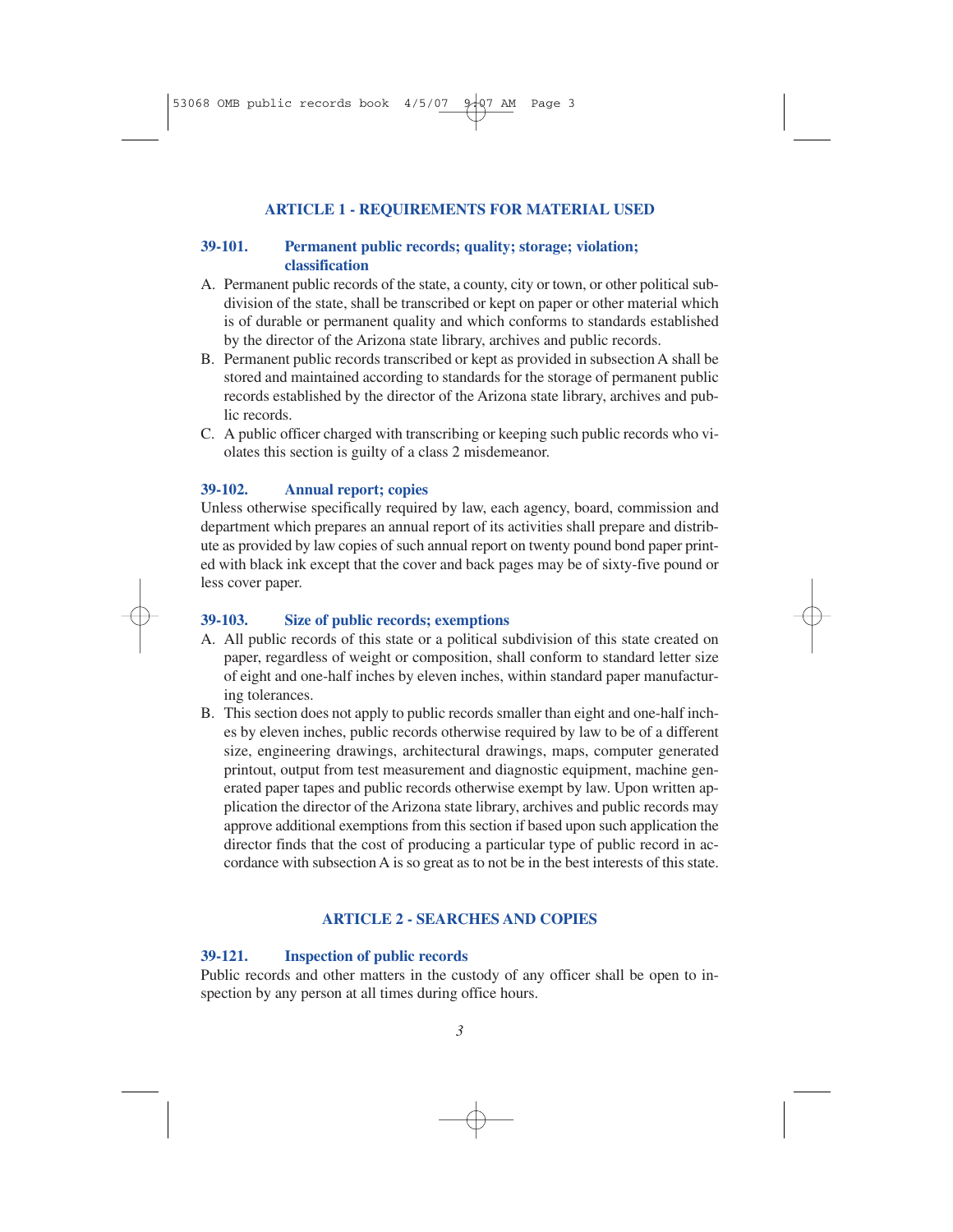### **39-121.01. Definitions; maintenance of records; copies, printouts or photographs of public records; examination by mail; index**

- A. In this article, unless the context otherwise requires:
	- 1. "Officer" means any person elected or appointed to hold any elective or appointive office of any public body and any chief administrative officer, head, director, superintendent or chairman of any public body.
	- 2. "Public body" means the state, any county, city, town, school district, political subdivision or tax-supported district in the state, any branch, department, board, bureau, commission, council or committee of the foregoing, and any public organization or agency, supported in whole or in part by monies from the state or any political subdivision of the state, or expending monies provided by the state or any political subdivision of the state.
- B. All officers and public bodies shall maintain all records, including records as defined in section 41-1350, reasonably necessary or appropriate to maintain an accurate knowledge of their official activities and of any of their activities which are supported by monies from the state or any political subdivision of the state.
- C. Each public body shall be responsible for the preservation, maintenance and care of that body's public records, and each officer shall be responsible for the preservation, maintenance and care of that officer's public records. It shall be the duty of each such body to carefully secure, protect and preserve public records from deterioration, mutilation, loss or destruction, unless disposed of pursuant to sections 41-1347 and 41-1351.
- D. Subject to section 39-121.03:
	- 1. Any person may request to examine or be furnished copies, printouts or photographs of any public record during regular office hours or may request that the custodian mail a copy of any public record not otherwise available on the public body's web site to the requesting person. The custodian may require any person requesting that the custodian mail a copy of any public record to pay in advance for any copying and postage charges. The custodian of such records shall promptly furnish such copies, printouts or photographs and may charge a fee if the facilities are available, except that public records for purposes listed in section 39-122 or 39-127 shall be furnished without charge.
	- 2. If requested, the custodian of the records of an agency shall also furnish an index of records or categories of records that have been withheld and the reasons the records or categories of records have been withheld from the requesting person. The custodian shall not include in the index information that is expressly made privileged or confidential in statute or a court order. This paragraph shall not be construed by an administrative tribunal or a court of competent jurisdiction to prevent or require an order compelling a public body other than an agency to furnish an index. For the purposes of this paragraph, "agency" has the same meaning prescribed in section 41-1001, but does not include the department of public safety, the department of transportation motor vehicle division, the department of juvenile corrections and the state department of corrections.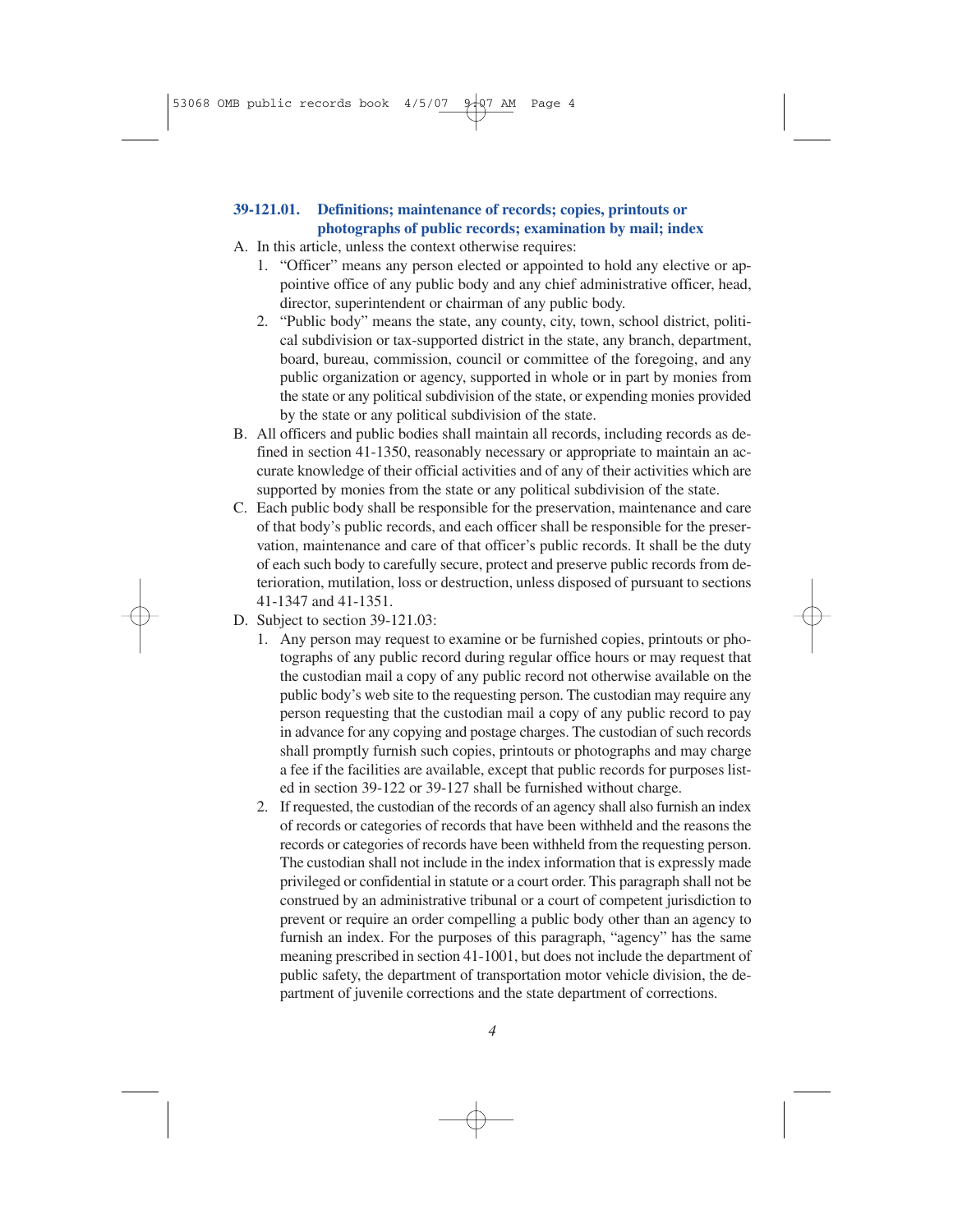- 3. If the custodian of a public record does not have facilities for making copies, printouts or photographs of a public record which a person has a right to inspect, such person shall be granted access to the public record for the purpose of making copies, printouts or photographs. The copies, printouts or photographs shall be made while the public record is in the possession, custody and control of the custodian of the public record and shall be subject to the supervision of such custodian.
- E. Access to a public record is deemed denied if a custodian fails to promptly respond to a request for production of a public record or fails to provide to the requesting person an index of any record or categories of records that are withheld from production pursuant to subsection D, paragraph 2 of this section.

## **39-121.02. Action on denial of access; costs and attorney fees; damages**

- A. Any person who has requested to examine or copy public records pursuant to this article, and who has been denied access to or the right to copy such records, may appeal the denial through a special action in the superior court, pursuant to the rules of procedure for special actions against the officer or public body.
- B. The court may award attorney fees and other legal costs that are reasonably incurred in any action under this article if the person seeking public records has substantially prevailed. Nothing in this paragraph shall limit the rights of any party to recover attorney fees pursuant to section 12-341.01, subsection C, or attorney fees, expenses and double damages pursuant to section 12-349.
- C. Any person who is wrongfully denied access to public records pursuant to this article has a cause of action against the officer or public body for any damages resulting from the denial.

### **39-121.03. Request for copies, printouts or photographs; statement of purpose; commercial purpose as abuse of public record; determination by governor; civil penalty; definition**

- A. When a person requests copies, printouts or photographs of public records for a commercial purpose, the person shall provide a statement setting forth the commercial purpose for which the copies, printouts or photographs will be used. Upon being furnished the statement the custodian of such records may furnish reproductions, the charge for which shall include the following:
	- 1. A portion of the cost to the public body for obtaining the original or copies of the documents, printouts or photographs.
	- 2. A reasonable fee for the cost of time, materials, equipment and personnel in producing such reproduction.
	- 3. The value of the reproduction on the commercial market as best determined by the public body.
- B. If the custodian of a public record determines that the commercial purpose stated in the statement is a misuse of public records or is an abuse of the right to receive public records, the custodian may apply to the governor requesting that the gov-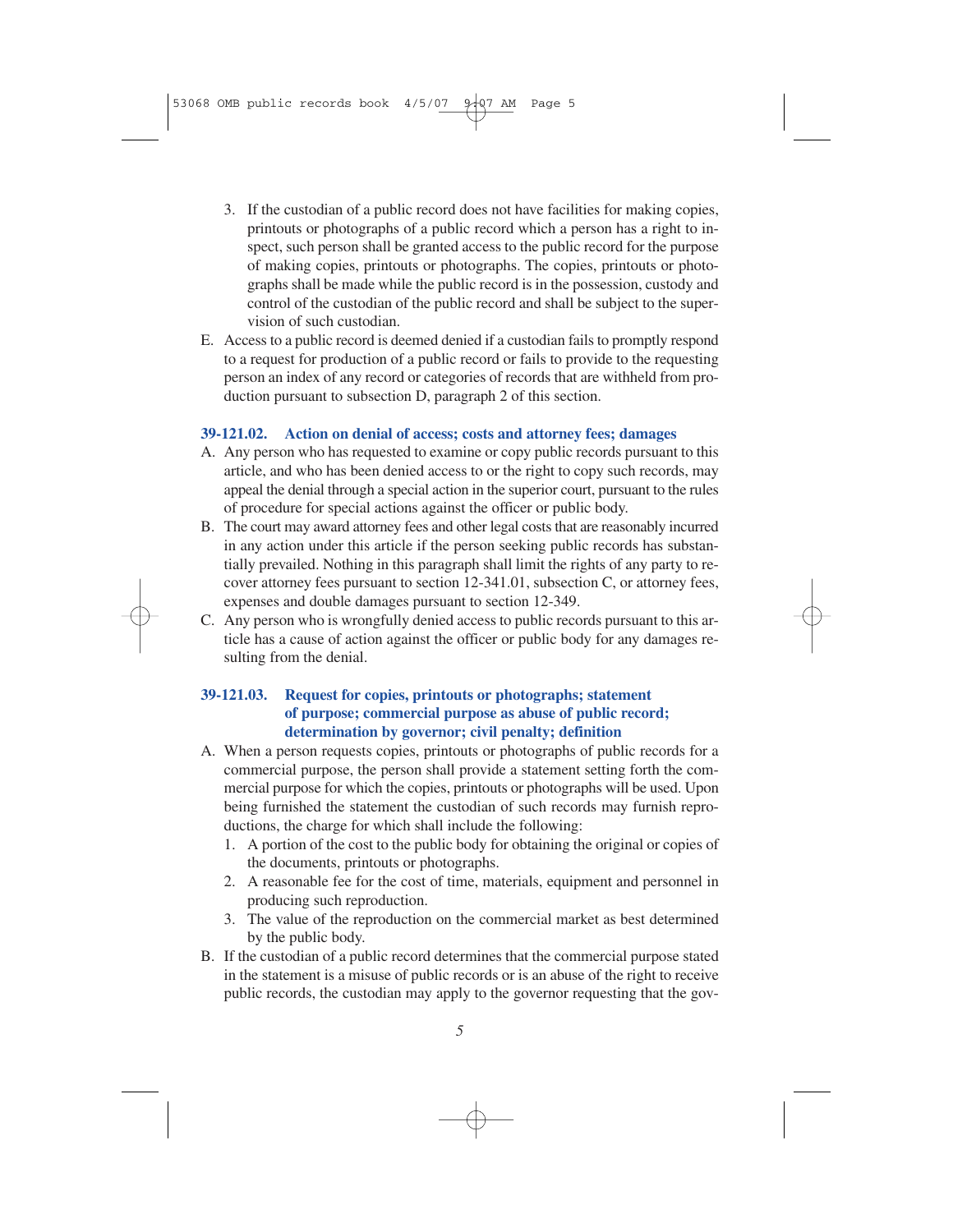ernor by executive order prohibit the furnishing of copies, printouts or photographs for such commercial purpose. The governor, upon application from a custodian of public records, shall determine whether the commercial purpose is a misuse or an abuse of the public record. If the governor determines that the public record shall not be provided for such commercial purpose the governor shall issue an executive order prohibiting the providing of such public records for such commercial purpose. If no order is issued within thirty days of the date of application, the custodian of public records shall provide such copies, printouts or photographs upon being paid the fee determined pursuant to subsection A.

- C. A person who obtains a public record for a commercial purpose without indicating the commercial purpose or who obtains a public record for a noncommercial purpose and uses or knowingly allows the use of such public record for a commercial purpose or who obtains a public record for a commercial purpose and uses or knowingly allows the use of such public record for a different commercial purpose or who obtains a public record from anyone other than the custodian of such records and uses it for a commercial purpose shall in addition to other penalties be liable to the state or the political subdivision from which the public record was obtained for damages in the amount of three times the amount which would have been charged for the public record had the commercial purpose been stated plus costs and reasonable attorney fees or shall be liable to the state or the political subdivision for the amount of three times the actual damages if it can be shown that the public record would not have been provided had the commercial purpose of actual use been stated at the time of obtaining the records.
- D. For the purposes of this section, "commercial purpose" means the use of a public record for the purpose of sale or resale or for the purpose of producing a document containing all or part of the copy, printout or photograph for sale or the obtaining of names and addresses from public records for the purpose of solicitation or the sale of names and addresses to another for the purpose of solicitation or for any purpose in which the purchaser can reasonably anticipate the receipt of monetary gain from the direct or indirect use of the public record. Commercial purpose does not mean the use of a public record as evidence or as research for evidence in an action in any judicial or quasi-judicial body.

### **39-122. Free searches for and copies of public records to be used in claims against United States; liability for noncompliance**

- A. No state, county or city, or any officer or board thereof shall demand or receive a fee or compensation for issuing certified copies of public records or for making search for them, when they are to be used in connection with a claim for a pension, allotment, allowance, compensation, insurance or other benefits which is to be presented to the United States or a bureau or department thereof.
- B. Notaries public shall not charge for an acknowledgment to a document which is to be so filed or presented.
- C. The services specified in subsections A and B shall be rendered on request of an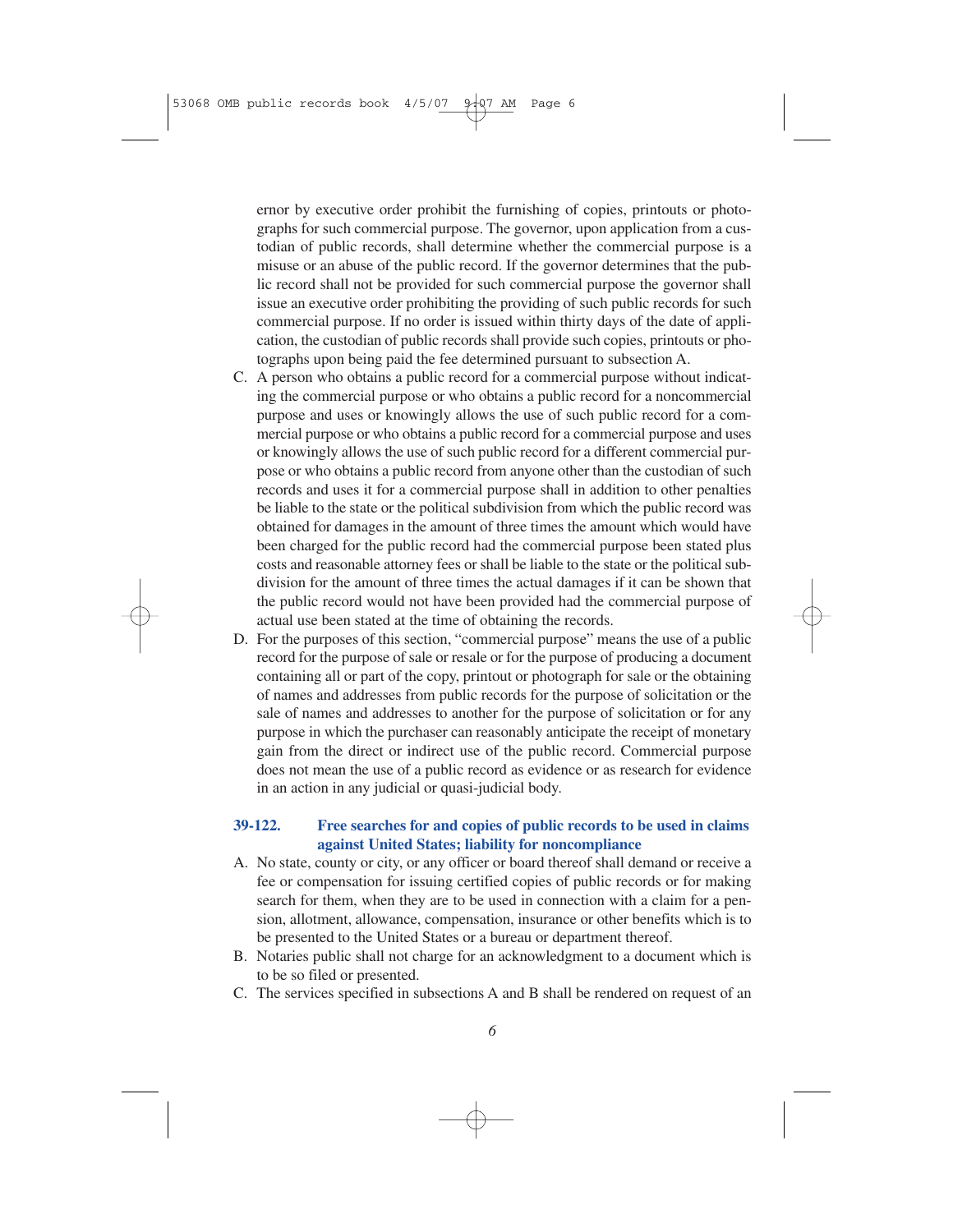official of the United States, a claimant, his guardian or attorney. For each failure or refusal so to do, the officer so failing shall be liable on his official bond.

## **39-123. Information identifying a peace officer, justice, judge, commissioner, public defender, prosecutor or code enforcement officer; confidentiality; definitions**

- A. Nothing in this chapter requires disclosure from a personnel file by a law enforcement agency or employing state or local governmental entity of the home address or home telephone number of a peace officer as defined in section 13-105, a justice, a judge, a commissioner, a public defender, a prosecutor or a code enforcement officer.
- B. The agency or governmental entity may release the information in subsection A of this section only if either:
	- 1. The person consents in writing to the release.
	- 2. The custodian of records of the agency or governmental entity determines that release of the information does not create a reasonable risk of physical injury to the person or the person's immediate family or damage to the property of the person or the person's immediate family.
- C. A law enforcement agency may release a photograph of a peace officer if either:
	- 1. The peace officer has been arrested or has been formally charged by complaint, information or indictment for a misdemeanor or a felony offense.
	- 2. The photograph is requested by a representative of a newspaper for a specific newsworthy event unless:
		- (a) The peace officer is serving in an undercover capacity or is scheduled to be serving in an undercover capacity within sixty days.
		- (b) The release of the photograph is not in the best interest of this state after taking into consideration the privacy, confidentiality and safety of the peace officer.
		- (c) An order pursuant to section 28-454 is in effect.
- D. This section does not prohibit the use of a peace officer's photograph that is either:
	- 1. Used by a law enforcement agency to assist a person who has a complaint against an officer to identify the officer.
	- 2. Obtained from a source other than the law enforcement agency.
- E. This section does not apply to a certified peace officer or code enforcement officer who is no longer employed as a peace officer or code enforcement officer by a state or local government entity.
- F. For the purposes of this section:
	- 1. "Code enforcement officer" means a person who is employed by a state or local government and whose duties include performing field inspections of buildings, structures or property to ensure compliance with and enforce national, state and local laws, ordinances and codes.
	- 2. "Commissioner" means a commissioner of the superior court.
	- 3. "Judge" means a judge of the United States district court, the United States court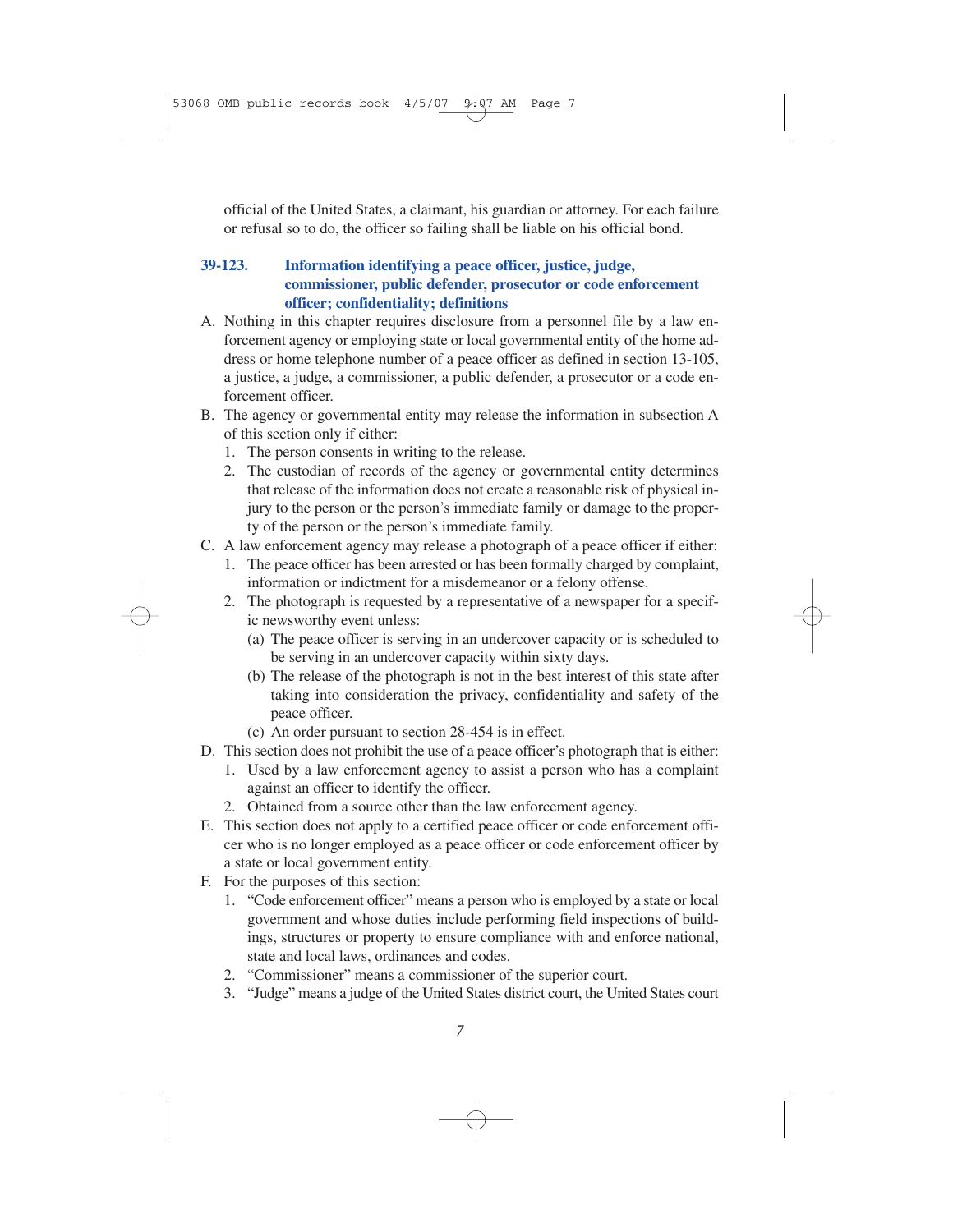of appeals, the United States magistrate court, the United States bankruptcy court, the Arizona court of appeals, the superior court or a municipal court.

- 4. "Justice" means a justice of the United States or Arizona supreme court or a justice of the peace.
- 5. "Prosecutor" means a county attorney, a municipal prosecutor, the attorney general or a United States attorney and includes an assistant or deputy United States attorney, county attorney, municipal prosecutor or attorney general.
- 6. "Public defender" means a federal public defender, county public defender, county legal defender or county contract indigent defense counsel and includes an assistant or deputy federal public defender, county public defender or county legal defender.

## **39-124. Releasing information identifying a peace officer, justice, judge, commissioner, public defender, prosecutor or code enforcement officer; violations; classification; definitions**

- A. Any person who is employed by a state or local government entity and who, in violation of section 39-123, knowingly releases the home address or home telephone number of a peace officer as defined in section 13-105, a justice, a judge, a commissioner, a public defender, a prosecutor or a code enforcement officer with the intent to hinder an investigation, cause physical injury to a peace officer, justice, judge, commissioner, public defender, prosecutor or code enforcement officer or the peace officer's, justice's, judge's, commissioner's, public defender's, prosecutor's or code enforcement officer's immediate family or cause damage to the property of a peace officer, justice, judge, commissioner, public defender, prosecutor or code enforcement officer or the peace officer's, justice's, judge's, commissioner's, public defender's, prosecutor's or code enforcement officer's immediate family is guilty of a class 6 felony.
- B. Any person who is employed by a state or local government entity and who, in violation of section 39-123, knowingly releases a photograph of a peace officer with the intent to hinder an investigation, cause physical injury to a peace officer or the peace officer's immediate family or cause damage to the property of a peace officer or the peace officer's immediate family is guilty of a class 6 felony.
- C. For the purposes of this section:
	- 1. "Code enforcement officer" means a person who is employed by a state or local government and whose duties include performing field inspections of buildings, structures or property to ensure compliance with and enforce national, state and local laws, ordinances and codes.
	- 2. "Commissioner" means a commissioner of the superior court.
	- 3. "Judge" means a judge of the United States district court, the United States court of appeals, the United States magistrate court, the United States bankruptcy court, the Arizona court of appeals, the superior court or a municipal court.
	- 4. "Justice" means a justice of the United States or Arizona supreme court or a justice of the peace.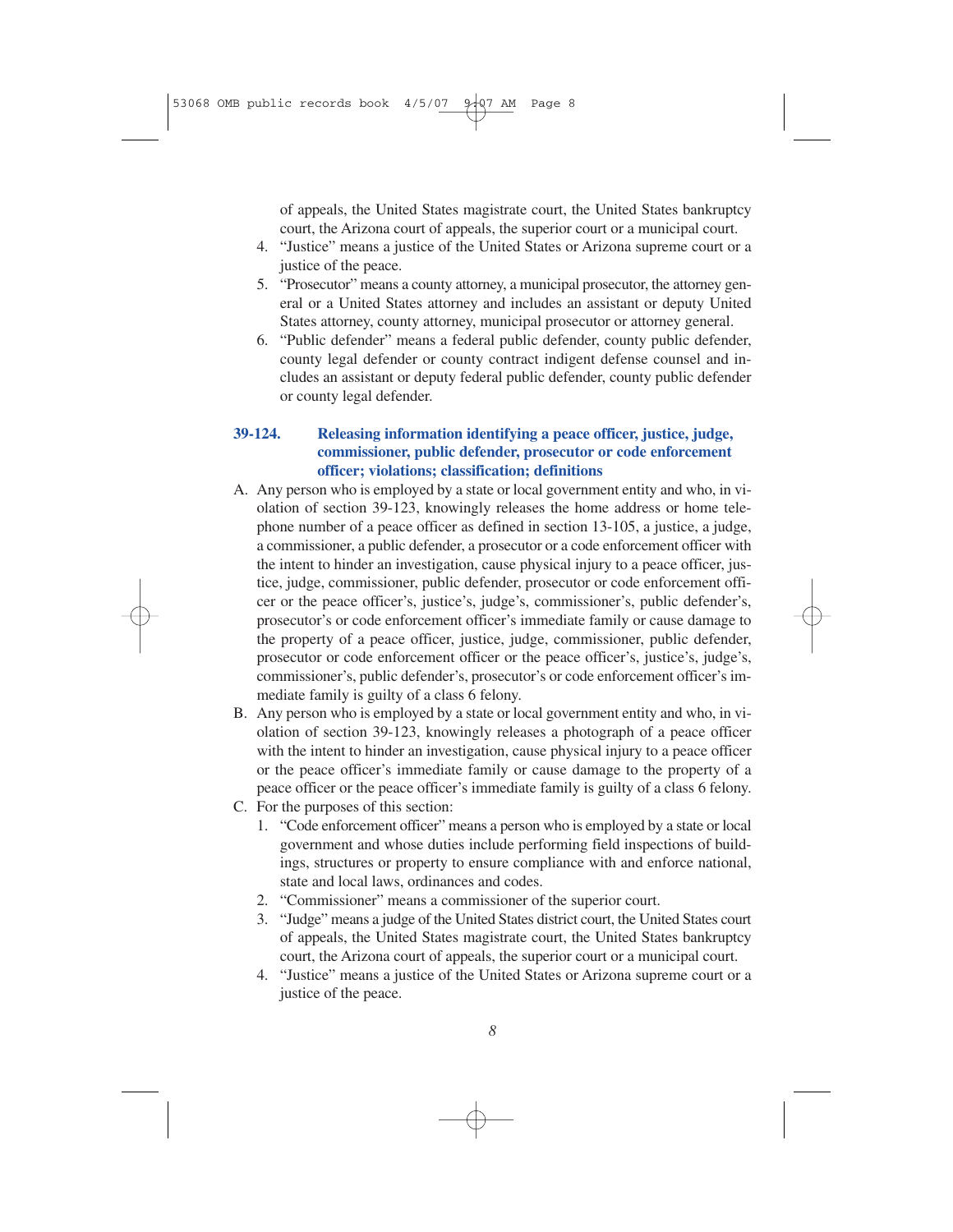- 5. "Prosecutor" means a county attorney, a municipal prosecutor, the attorney general or a United States attorney and includes an assistant or deputy United States attorney, county attorney, municipal prosecutor or attorney general.
- 6. "Public defender" means a federal public defender, county public defender, county legal defender or county contract indigent defense counsel and includes an assistant or deputy federal public defender, county public defender or county legal defender.

### **39-125. Information relating to location of archaeological discoveries and places or objects included or eligible for inclusion on the Arizona register of historic places; confidentiality**

Nothing in this chapter requires the disclosure of public records or other matters in the office of any officer that relate to the location of archaeological discoveries as described in section 41-841 or 41-844 or places or objects that are included on or may qualify for inclusion on the Arizona register of historic places as described in section 41- 511.04, subsection A, paragraph 9. An officer may decline to release this information if the officer determines that the release of the information creates a reasonable risk of vandalism, theft or other damage to the archaeological discoveries or the places or objects that are included on or may qualify for inclusion on the register. In making a decision to disclose public records pursuant to this section, an officer may consult with the director of the Arizona state museum or the state historic preservation officer.

### **39-126. Federal risk assessments of infrastructure; confidentiality**

Nothing in this chapter requires the disclosure of a risk assessment that is performed by or on behalf of a federal agency to evaluate critical energy, water or telecommunications infrastructure to determine its vulnerability to sabotage or attack.

### **39-127. Free copies of police reports for crime victims; definitions**

- A. A victim of a criminal offense that is a part I crime under the statewide uniform crime reporting program or an immediate family member of the victim if the victim is killed or incapacitated has the right to receive one copy of the police report from the investigating law enforcement agency at no charge.
- B. For the purposes of this section, "criminal offense", "immediate family" and "victim" have the same meanings prescribed in section 13-4401.

## **ARTICLE 3 - LOST RECORDS**

### **39-141. Proof of certain lost or destroyed documents or instruments**

Any deed, bond, bill of sale, mortgage, deed of trust, power of attorney or conveyance which is required or permitted by law to be acknowledged or recorded which has been so acknowledged or recorded, or any judgment, order or decree of a court of record in this state or the record or minute containing such judgment, which is lost or de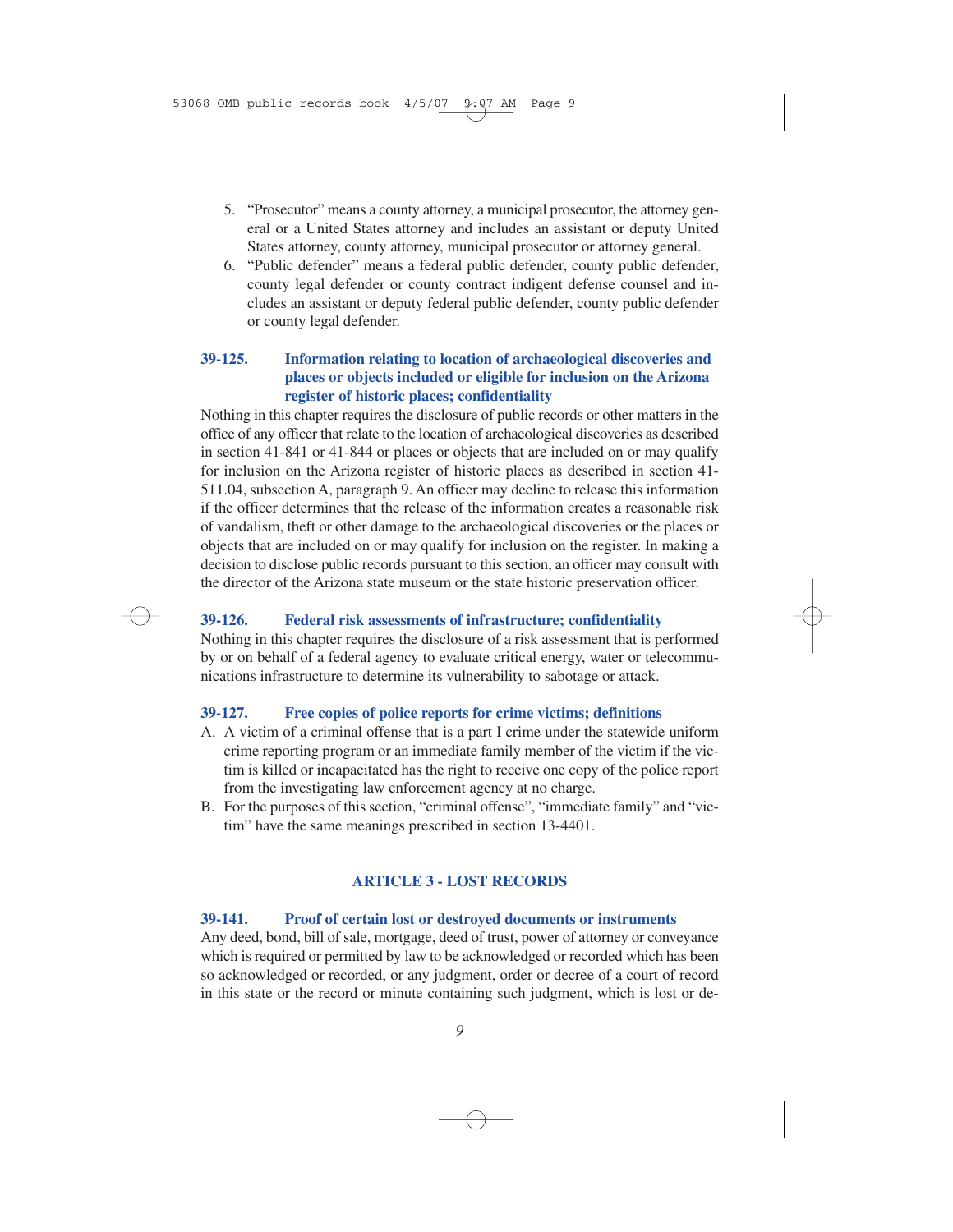stroyed, may be supplied by parol proof of its contents.

## **39-142. Action for restoration and substitution of lost or destroyed documents**

Upon loss or destruction of an instrument as indicated in section 39-141, a person interested therein may bring an action in the superior court of the county where the loss or destruction occurred for restoration and substitution of such instrument against the grantor in a deed, or the parties interested in the instrument, or the parties who were interested adversely to plaintiff at the time of the rendition of judgment, or who are then adversely interested, or the heirs and legal representatives of such parties.

## **39-143. Judgment of restoration; recording of judgment; judgment as substitute for original instrument**

- A. If upon the trial of the action provided for in section 39-142, the court finds that such instrument existed, and has been lost or destroyed and determines the contents thereof, it shall enter a judgment containing the finding and a description of the lost instrument and contents thereof.
- B. A certified copy of the judgment may be recorded, and shall be substituted for and have the same force and effect as the original instrument.

## **39-144. Recording of certified copies of lost or destroyed records or records of a former county**

Certified copies from a record of a county, the record of which has been lost or destroyed, and certified copies from records of the county from which a new county was created, may be recorded in such county when the loss of the original has been first established.

### **39-145. Re-recording of original papers when record destroyed**

When the original papers have been preserved but the record thereof has been lost or destroyed, they may again be recorded within four years from the loss or destruction of such record. The last registration shall have force and effect from the date of the original registration.

## **ARTICLE 4 - FALSE INSTRUMENTS AND RECORDS**

### **39-161. Presentment of false instrument for filing; classification**

A person who acknowledges, certifies, notarizes, procures or offers to be filed, registered or recorded in a public office in this state an instrument he knows to be false or forged, which, if genuine, could be filed, registered or recorded under any law of this state or the United States, or in compliance with established procedure is guilty of a class 6 felony. As used in this section "instrument" includes a written instrument as defined in section 13-2001.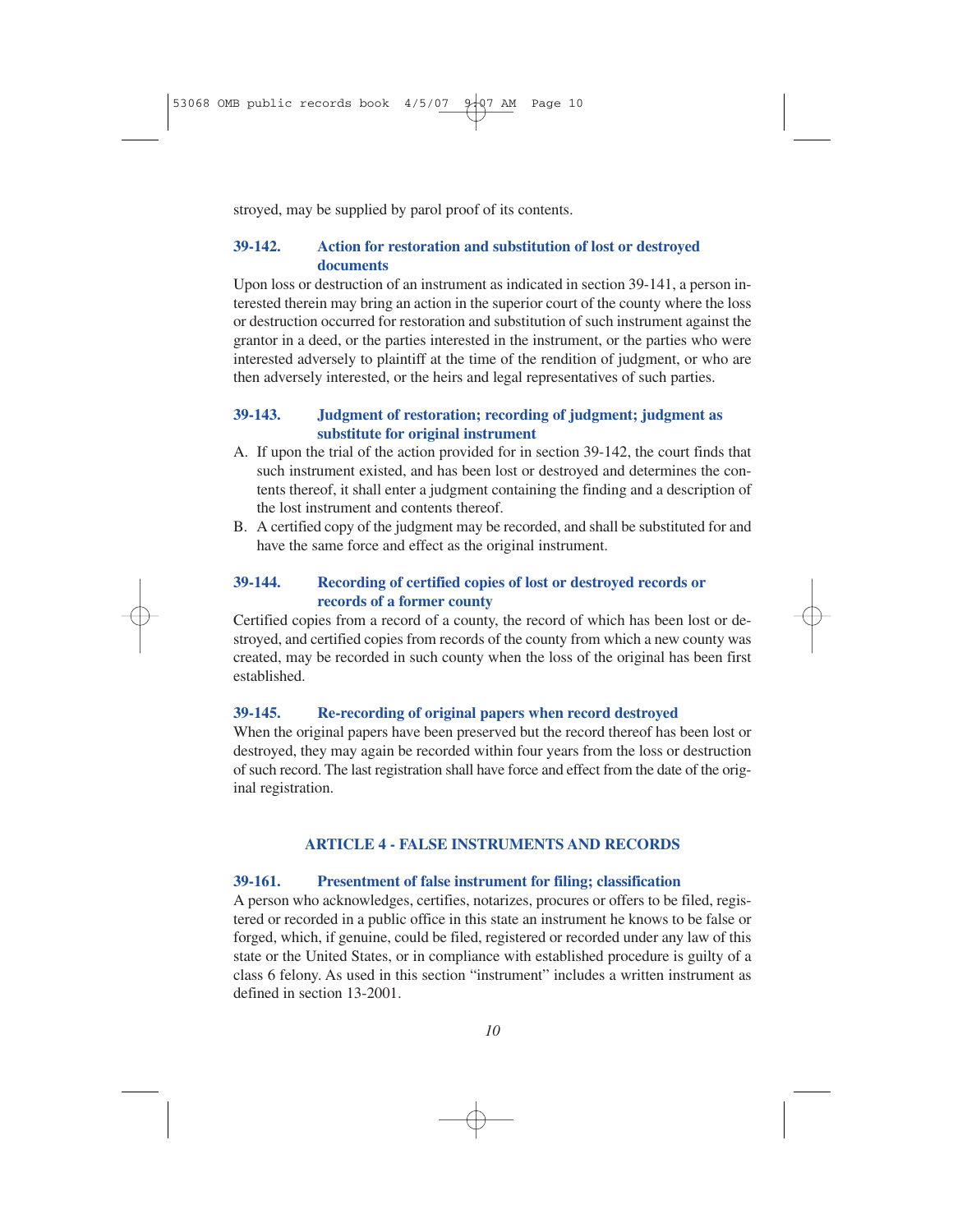# **Part II**

## **Arizona Agency Handbook Chapter 6 Public Records**

| <b>Section 6.1</b> |         |                                               |
|--------------------|---------|-----------------------------------------------|
| <b>Section 6.2</b> |         | Scope of Public Records Requirements          |
|                    | 6.2.1   | Arizona's Policy of Public Disclosure 12      |
|                    | 6.2.1.1 |                                               |
|                    | 6.2.1.2 | Persons Subject to the Public Records Laws 13 |
| <b>Section 6.3</b> |         |                                               |
| <b>Section 6.4</b> |         |                                               |
|                    | 6.4.1   | Records Confidential by Statute 14            |
|                    | 6.4.2   |                                               |
|                    | 6.4.3   |                                               |
|                    | 6.4.4   |                                               |
| <b>Section 6.5</b> |         | Procedure for Handling Requests               |
|                    |         | for Access to Public Records or Other Matters |
|                    | 6.5.1   |                                               |
|                    | 6.5.2   | Inspection of Public Records 17               |
|                    | 6.5.3   |                                               |
|                    | 6.5.4   |                                               |
|                    | 6.5.5   |                                               |
|                    | 6.5.6   |                                               |
| <b>Section 6.6</b> |         | Consequences of Wrongful Refusal to Disclose  |
|                    | 6.6.1   |                                               |
|                    | 6.6.2   |                                               |
| <b>Section 6.7</b> |         | Preservation, Maintenance, Reproduction,      |
|                    |         | and Disposition of Public Records             |
|                    | 6.7.1   | Preservation and Maintenance Generally 19     |
|                    | 6.7.2   | Quality and Storage Requirements. 20          |
|                    | 6.7.3   |                                               |
|                    | 6.7.4   |                                               |
|                    | 6.7.5   | Disposition of Public Records 21              |
|                    |         | Note Regarding Appendices                     |
|                    |         |                                               |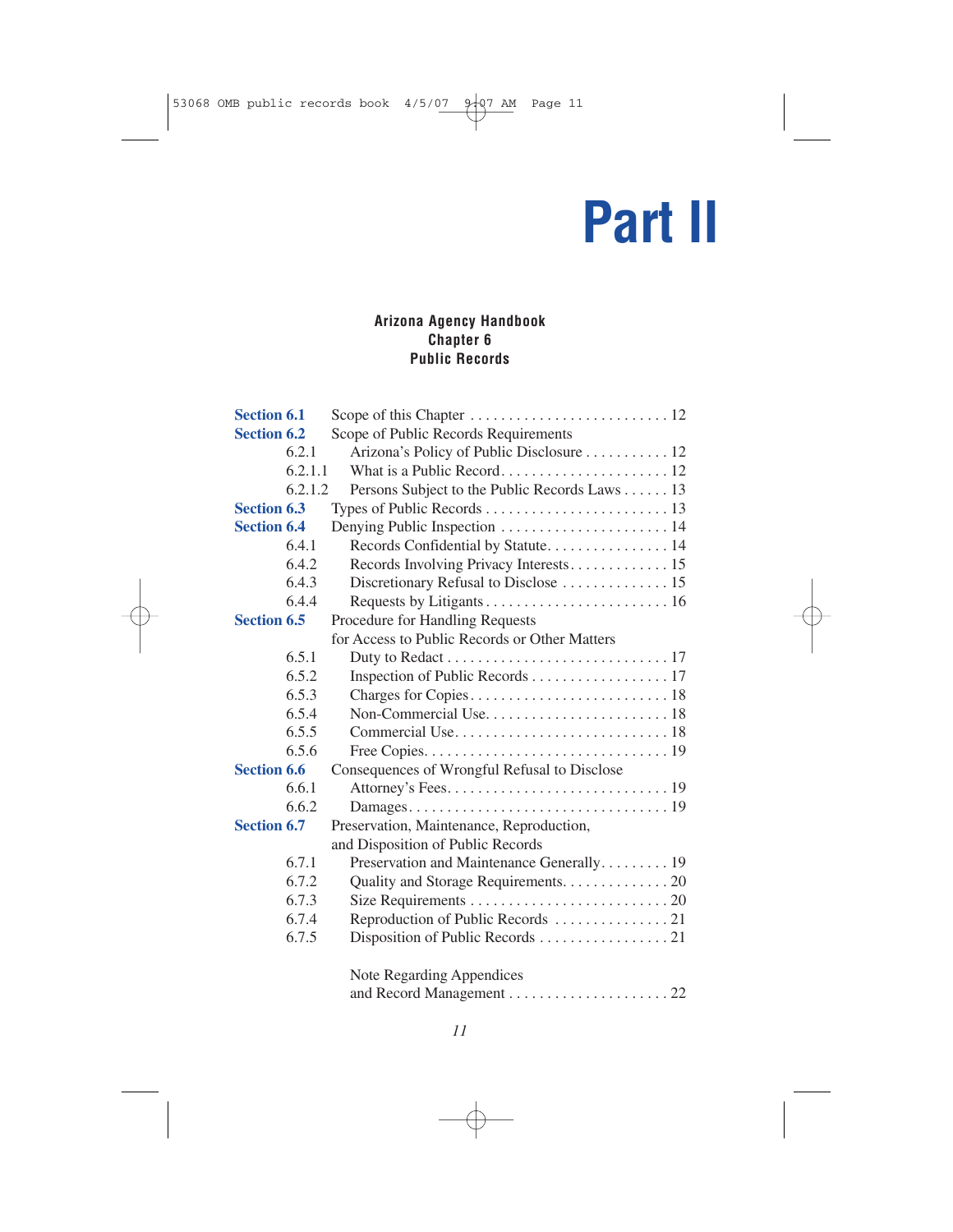#### **6.1 Scope of this Chapter.**

This Chapter presents guidelines for agencies to use in determining which documents are subject to public scrutiny under the Arizona public record law, A.R.S. §§ 39-101 to -161, and discusses the procedure for handling requests for access to public records. It also discusses the preservation and disposition of records.

#### **6.2 Scope of Public Records Requirements.**

**6.2.1 Arizona's Policy of Public Disclosure.** Section 39-121, A.R.S., sets forth the general policy of this State with respect to public inspection of governmental records: "Public records and other matters in the custody of any officer shall be open to inspection by any person at all times during office hours." The public records statute seeks to increase public access to government information and to make government agencies accountable to the public.

**6.2.1.1 What is a Public Record.** As a general rule, "all records required to be kept under A.R.S. § 39-121.01(B) are presumed open to the public for inspection as public records." *Carlson v. Pima County*, 141 Ariz. 487, 491, 687 P.2d 1242, 1246 (1984). Section 39-121.01(B), A.R.S., requires all officers and public bodies to maintain records, including records defined in A.R.S. § 41-1350, reasonably necessary to provide an accurate accounting of their official activities and of any government-funded activities. Section 41-1350, A.R.S., defines "records" as

all books, papers, maps, photographs or other documentary materials, regardless of physical form or characteristics, including prints or copies of such items produced or reproduced on film or electronic media pursuant to § 41-1348, made or received by any governmental agency in pursuance of law or in connection with the transaction of public business and preserved or appropriate for preservation by the agency or its legitimate successor as evidence of the organization, functions, policies, decisions, procedures, operations or other activities of the government, or because of the informational and historical value of data contained therein.

Section 39-121 also requires public officers to disclose "other matters." "Other matters subject to the public's right of access include documents which are not required by law to be filed as public records. …'" *Salt River Pima-Maricopa Indian Community v. Rogers*, 168 Ariz. 531, 539, 815 P.2d 900, 908 (1991). "Other matters" include documents held by the public officer in his or her official capacity and in which the public's interest in disclosure outweighs the governmental interest in confidentiality. *Id*. The Court of Appeals has therefore endorsed the Attorney General's opinion that:

the proper way to view all requests for information is not to determine whether or not a record is technically a public record or other matter, but instead to determine if release of the information would have an impor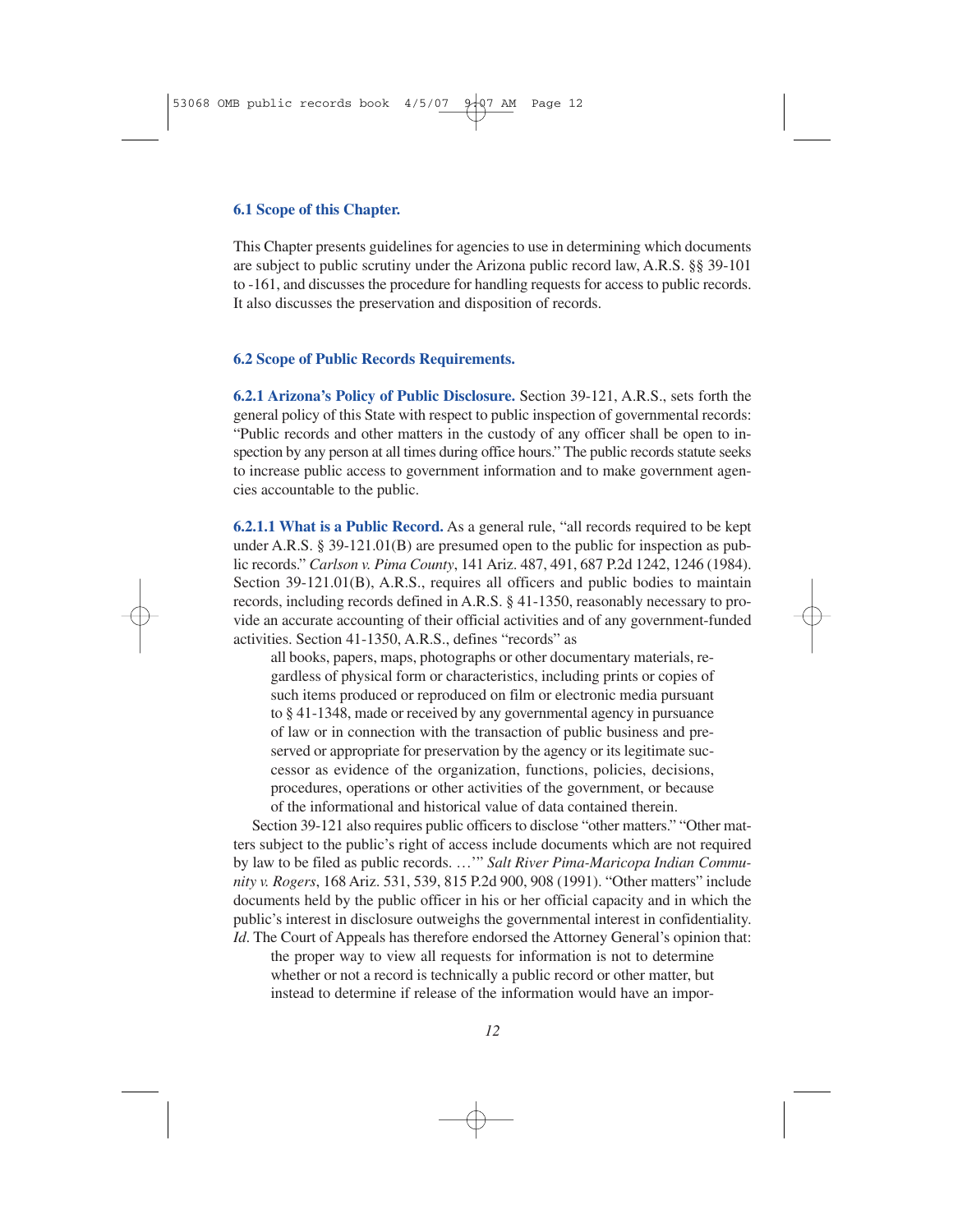tant and harmful effect upon the official duties of the official or agency.

*Church of Scientology v. City of Phoenix Police Dep't*, 122 Ariz. 338, 339, 594 P.2d 1034, 1035 (Ct. App. 1979) (quoting Ariz. Att'y Gen. Op. 76-43 (1976)). Few, if any, records in the possession or control of a public officer will not be "public records." *Carlson*, 141 Ariz. at 490, 687 P.2d at 1245. For examples of documents that have been found to be "public records" and "other matters," *see* Section 6.3 *infra*.

**6.2.1.2 Persons Subject to the Public Records Laws.** The laws governing public records apply to "any person elected or appointed to hold any elective or appointive office of any public body and any chief administrative officer, head, director, superintendent or chairman of any public body." A.R.S. § 39-121.01(A)(1). Public body is defined as "the state, any county, city, town, school district, political subdivision or taxsupported district in the state, any branch, department, board, bureau, commission, council or committee of the foregoing, and any public organization or agency, supported in whole or in part by funds from the state or any political subdivision thereof, or expending funds provided by the state or any political subdivision thereof." *Id*.,  $\S$  (A)(2). This definition differs from and is more inclusive than the term "public body" defined in the State's Open Meeting Law. A.R.S. § 38-431(5). *See, e.g*., Ariz. Att'y Gen. Op. I95-010 (both Public Records Law and Open Meeting Law apply to charter schools but a different analysis applies); Ariz. Att'y Gen. Op. I85-101 (for public records purposes, the county public defender is a public official and therefore records made or received by that office are records of the State subject to the requirements discussed in this Chapter). By definition, the employees of public officers and public bodies are also bound by public records laws.

### **6.3 Types of Public Records.**

The following are examples of types of documents that have been found to be "public records and other matters" and thus are available upon request to the public except for any portions of the document that may be protected from disclosure (discussed in Section 6.5 below):

- 1. Permits and application forms for permits, Ariz. Att'y Gen. Op. I80-097;
- 2. Documents indicating the number of applicants for personnel positions by race and national origin, where no personal identification of the applicant is sought, Ariz. Att'y Gen. Op. I80-044;
- 3. Official records of proceedings of state boards and commissions, such as the Arizona Board of Tax Appeals, Ariz. Att'y Gen. Op. I79-316, and the Industrial Commission, *Industrial Comm'n v. Holohan*, 97 Ariz. 122, 126, 397 P.2d 624, 627 (1964);
- 4. Taxpayers' property tax valuations and the Board of Tax Appeals' records on appeals of property tax valuations, Ariz. Att'y Gen. Op. I78-234;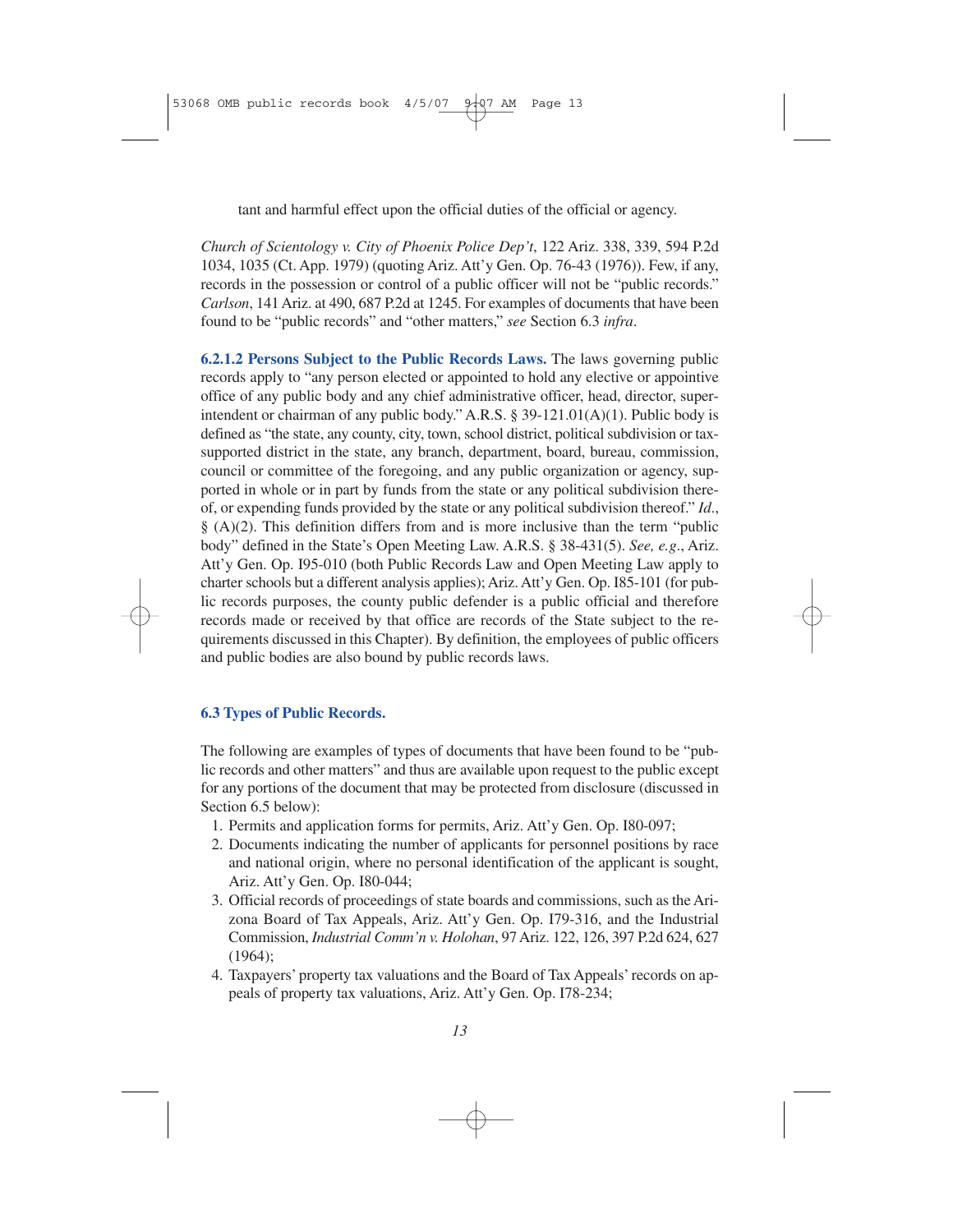- 5. Probate files, *Henderson v. Las Cruces Prod. Credit Ass'n*, 6 Ariz. App. 549, 554, 435 P.2d 56, 61 (1967);
- 6. Budgets of both houses of the Legislature, Ariz. Att'y Gen. Op. 78-76;
- 7. Records of expenditures of public monies, Ariz. Att'y Gen. Op. 70-1;
- 8. Annual reports filed by corporations with the Arizona Corporation Commission, *State v. Betts*, 71 Ariz. 362, 366-67, 227 P.2d 749, 752 (1951); Ariz. Att'y Gen. Op. 61-114-L;
- 9. Books of accounts of municipalities, Ariz. Att'y Gen. Op. 56-8;
- 10. A county sheriff's "offense report" of an assault by a prisoner in the county jail, *Carlson v. Pima County*, 141 Ariz. 487, 687 P.2d 1242 (1984);
- 11. Petitions for land annexation by cities, *Moorehead v. Arnold*, 130 Ariz. 503, 505, 637 P.2d 305, 307 (Ct. App. 1981);
- 12. Autopsy reports prepared by county medical examiners, *Star Publ'g Co. v. Parks*, 178 Ariz. 604, 875 P.2d 837 (Ct. App. 1993); Ariz. Att'y Gen. Op. I88-130;
- 13. Reports of industrial injuries, Ariz. Att'y Gen. Op. I86-090;
- 14. Computer backup tapes containing all documents for County Attorney's Office including e-mail communications of employees, *Star Publ'g Co. v. Pima County Attorney's Office*, 181 Ariz. 432, 891 P.2d 899 (Ct. App. 1994) (County failed to provide specific factual basis to support argument that records were protected from disclosure); and
- 15. Videotapes held by the Yuma County Police Department, *KPNX-TV v. Superior Court*, 183 Ariz. 589, 905 P.2d 598 (Ct. App. 1995) (but holding that the State properly withheld disclosure of one of two videotapes because of safety and security concerns).

## **6.4 Denying Public Inspection.**

The custodian of public records may deny inspection when:

- 1. The record is made confidential by statute, *Berry v. State*, 145 Ariz. 12, 13, 699 P.2d 387, 388 (Ct. App. 1985);
- 2. The record involves the privacy interests of persons, *Scottsdale Unified School Dist. No. 48 v. KPNX Broad. Co*., 191 Ariz. 297, 955 P.2d 534, 537 (1998); or
- 3. Disclosure would be detrimental to the best interests of the State, *Board of Regents v. Phoenix Newspapers, Inc*., 167 Ariz. 254, 258, 806 P.2d 348, 351 (1991); KPNX-TV, 183 Ariz. at 592, 905 P.2d at 601.

**6.4.1 Records Confidential by Statute.** There are over 300 Arizona statutes that address the confidentiality of records. A comprehensive list of the Arizona statutes that may require that all or a portion of governmental records be protected from public disclosure is included at the end of this chapter. Appendix 6.1. Arizona rules may also limit disclosure of certain information. *See, e.g*., A.A.C. R2-5-105 (limiting public access to information in personnel files to the following: name of employee;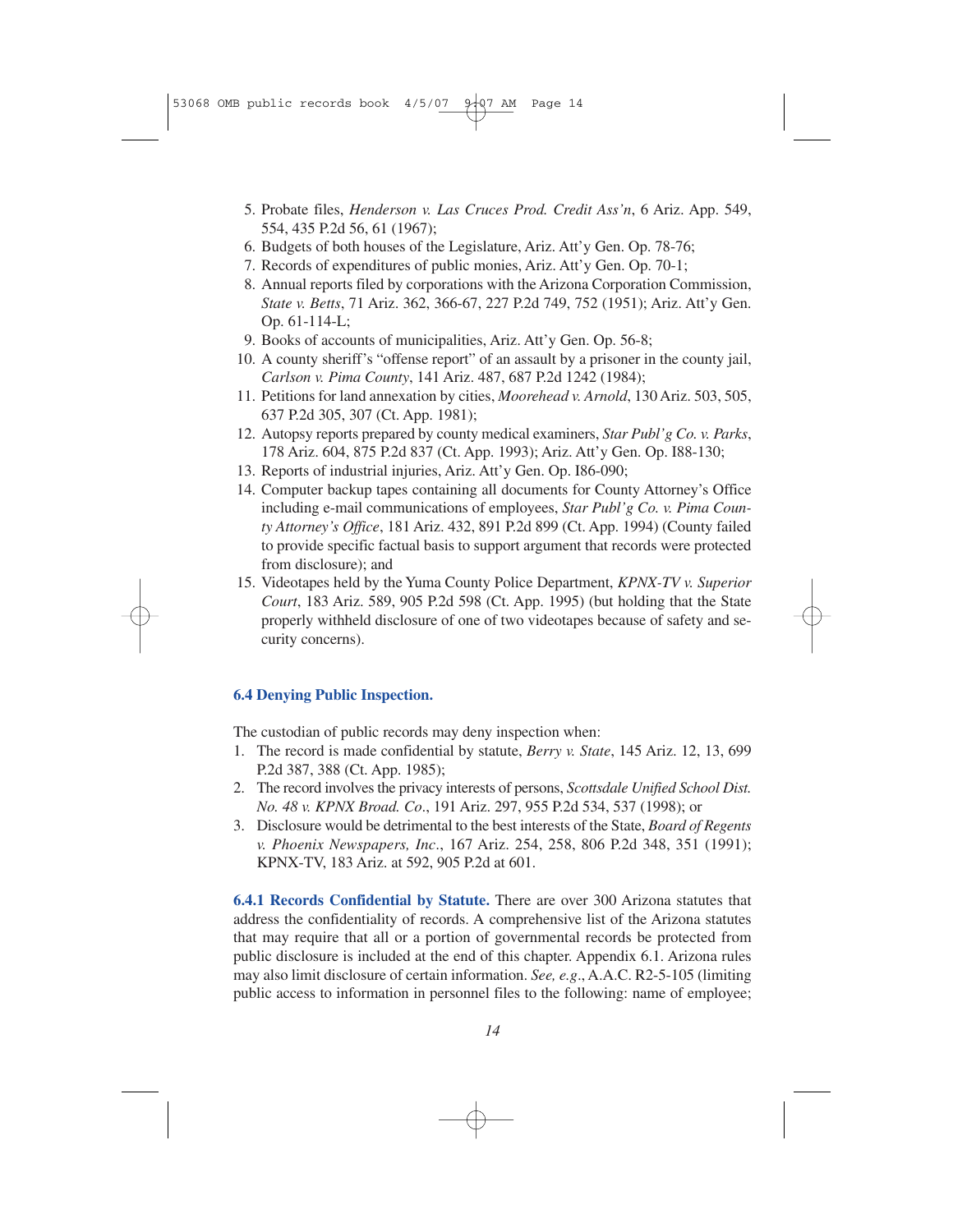date of employment; current and previous class title; name and location of current and previous agencies to which the employee has been assigned; current and previous salaries and dates of each change; name of employee's current or last known supervisor). In addition, federal law may require confidential treatment of certain information. *See, e.g*., 42 U.S.C. § 405(c)(2)(c)(ii), (viii)(I) (prohibiting disclosure of social security numbers to unauthorized persons). Public officials and employees should review the confidentiality provisions that affect their areas of responsibility to avoid disclosure of confidential information.

**6.4.2 Records Involving Privacy Interests.** The Arizona courts have long recognized personal privacy as an exception to the general rule requiring access to government records. *See Scottsdale Unified School Dist*., 191 Ariz. at 300, 955 P.2d at 537; *Carlson*, 141 Ariz. At 490, 687 P.2d 1245 (1984). Under this exception, the custodian has discretion to deny public inspection when the disclosure would invade privacy and that invasion outweighs the public's right to know. *See id*.

Because privacy is not defined under the Public Records Law, the Arizona Supreme Court relied on United States Supreme Court's definition of privacy under the federal Freedom of Information Act in finding that "information is 'private if it is intended for or restricted to the use of a particular person or group or class of persons: not freely available to the public'" and "the privacy interest encompasses 'the individual's control of information concerning his or her person.'" *Scottsdale Unified School Dist*., 101 Ariz. at 301, 955 P.2d at 538 (quoting *United States Dep't of Justice v. Reporters Comm. for Freedom of the Press*, 489 U.S. 749, 763-64 (1989)).

A person has a privacy interest in his or her birthdate. *Id*. at 302, 955 P.2d at 538. State employees have a privacy interest in their home addresses and phone numbers. Ariz. Att'y Gen. Op. I91-004. Although autopsy reports are subject to the Public Records Law, the privacy interests of survivors may justify nondisclosure in some circumstances. Ariz. Att'y Gen. Op. I88-130. The "records of the Industrial Commission's proceedings, orders and awards" are public but "information which is not collected to serve as a memorial of an official transaction or for the dissemination of information is private …". *Industrial Comm'n*, 97 Ariz. at 126, 397 P.2d at 627. The public's right to know generally outweighs the privacy concerns of a convicted offender. *Mitchell v. Superior Court*, 142 Ariz. 332, 335, 690 P.2d 51, 53 (1984).

**6.4.3 Discretionary Refusal to Disclose.** The Arizona Supreme Court has also recognized that an officer or custodian of public records may refuse inspection of public records to protect the best interests of the State where "inspection might lead to substantial and irreparable private or public harm." *Carlson*, 141 Ariz. at 491, 687 P.2d at 1246.

As early as 1952, the Arizona Supreme Court recognized an exception to public disclosure for records the disclosure of which would be detrimental to the best interests of the State. *Mathews v. Pyle*, 75 Ariz. 76, 251 P.2d 893 (1952). The standard "detrimental to the best interests of the state" permits a public body to designate a record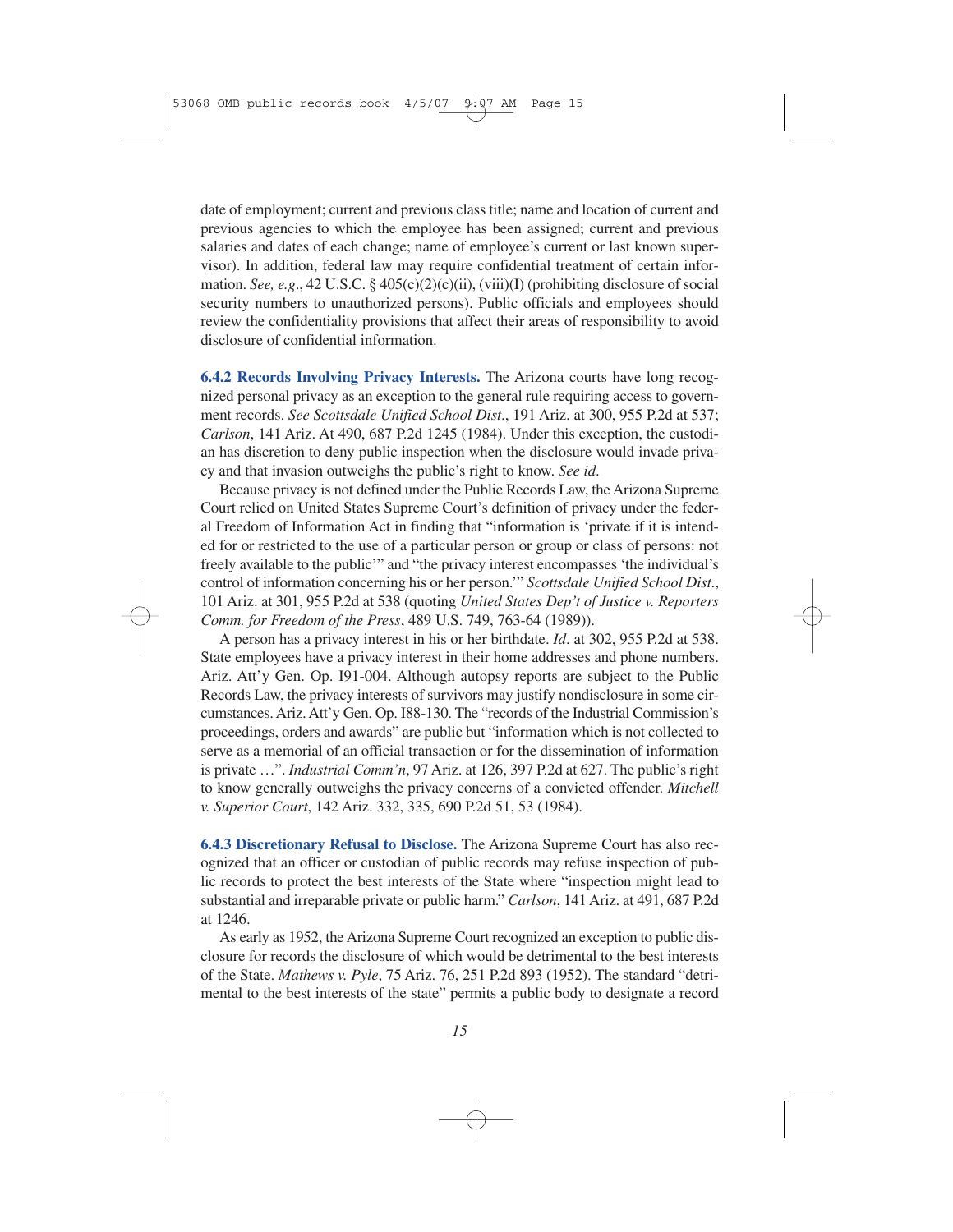as confidential only when the "release of information would have an important and harmful effect on the duties of the officials or agency in question." *Board of Regents*, 167 Ariz. at 257-58, 806 P.2d at 351-52 (1991). Public officers must balance the possible adverse impact on the operation of the public body if the information in question is disclosed against the public's right to be informed about the operations of its government. *Id*. at 258, 806 P.2d at 352. When a public officer determines that the harm to the State outweighs the public right to disclosure of a document, he has the burden of specifically demonstrating the harm if his decision is challenged in superior court. *Cox Arizona Publications, Inc. v. Collins*, 175 Ariz. 11, 14, 852 P.2d 1194, 1198 (1993).

Applying the balancing test in *Board of Regents*, the Supreme Court held that the public's interest in ensuring the State's ability to secure the most qualified candidate for university president is more compelling than its interest in knowing the names of all of the "prospects" for the position. *Board of Regents*, 167 Ariz. at 258, 806 P.2d at 352. When a "prospect" is seriously considered and interviewed, the "prospect" becomes a candidate. The court held that the public's interest in knowing which *candidates* are being considered for the job outweighs "countervailing interests of confidentiality and privacy and the best interests of the State." *Id*.; *see also KPNX-TV*, 183 Ariz. at 593, 905 P.2d at 602 (State justified the withholding of surveillance camera videotape due to its "security concerns about public disclosure of a videotape showing undercover officers, the evidence locker, and the location of the surveillance camera.").

A public officer or public body may refuse to disclose documents that contain information protected by a common law privilege where release of the documents would be harmful to the best interests of the State. *See, e.g*., the informant's privilege, *Grimm v. Arizona Board of Pardons & Paroles*, 115 Ariz. 260, 268-69, 564 P.2d 1227, 1235- 36 (1977) (recognizing the "informant's privilege which, with certain exceptions, protects the identity of the informant but not generally the contents of the communication"); *State v. Celaya*, 27 Ariz. App. 564, 567, 556 P.2d 1167, 1170 (1976) (The State may withhold from disclosure the identity of persons who furnish information of violations of law to law enforcement officers in furtherance of the public interest in effective law enforcement"); and the deliberative process privilege, *Grimm*, 115 Ariz. at 269, 564 P.2d at 1235 (agreeing with the reasoning in *United States v. Morgan*, 313 U.S. 409 (1941) and holding that the mental processes of an administrative decisionmaker were protected from disclosure including the manner and extent of his study of the administrative record and his consultation with subordinates).

The cloak of confidentiality may not be used, however, to save an officer or public body from inconvenience or embarrassment. *Dunwell v. University of Arizona*, 134 Ariz. 504, 508, 657 P.2d 917, 921 (Ct. App. 1982); Ariz. Att'y Gen. Op. 76-43. Nor may officials deny access simply because the records might be used to establish tort liability on the part of the State. Ariz. Att'y Gen. Op. I89-022.

**6.4.4 Requests by Litigants.** The foregoing guidelines on refusing public inspection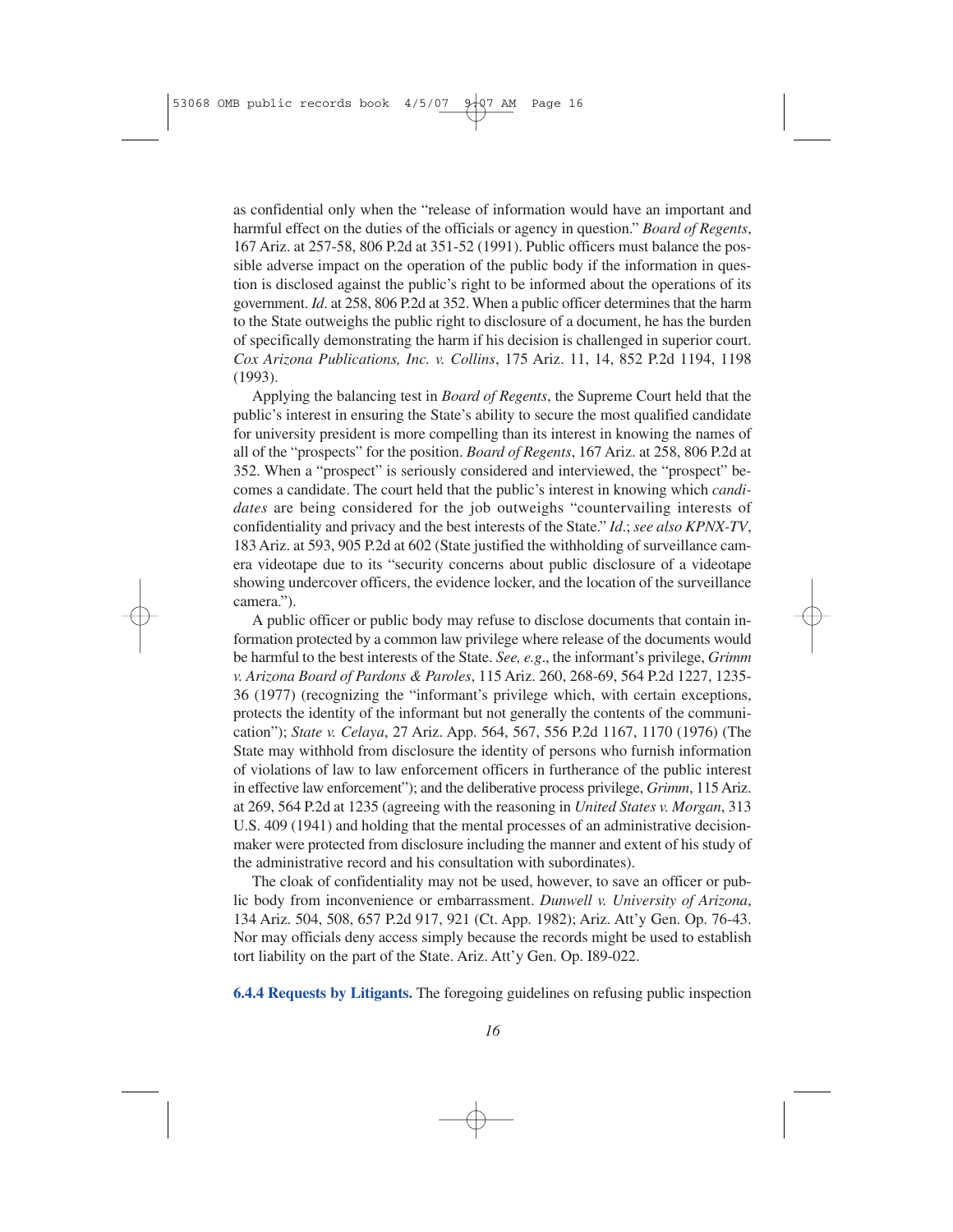may not apply when the person requesting access to the records is a party to litigation with the State. In those cases, the party may have a greater right to access than the public generally. *See Grimm*, 115 Ariz. at 269, 564 P.2d at 1235. On the other hand, if a party to litigation against the State requests records under the Public Records Law, the party need not demonstrate that the "documents are relevant to anything" and therefore may obtain records that would not be discoverable in litigation. *Bolm v. Custodian of Records of Tucson Police Dep't*, 193 Ariz. 35, 39, 969 P.2d 200, 204 (Ct. App. 1998).

## **6.5 Procedure for Handling Requests for Access to Public Records or Other Matters.**

**6.5.1 Duty to Redact.** When confidential and public information are commingled in a single document, a copy of the document may be made available for public inspection with the confidential material excised. *Carlson*, 141 Ariz. at 491, 687 P.2d at 1246; *see also KPNX-TV*, 183 Ariz. at 594, 905 P.2d at 603 (custodian must demonstrate specific reasons and a good faith basis for denying access to entire record rather than redacting confidential portions). If confidential material has been attached to an otherwise disclosable document, the material so attached may simply be removed. *See id*.; Ariz. Att'y Gen. Ops. I86-090, I85-097. The public body should note in its records precisely which material has been excised and which has been released.

**6.5.2 Inspection of Public Records.** The right to inspect documents is not unqualified. Records may not be inspected at such times and in such manner as to disrupt public business. *See* Ariz. Att'y Gen. Ops. I80-097, 78-234, 70-1; A.R.S. § 39-  $121.01(D)(1)$  ("Any person may request to examine or be furnished copies, printouts or photographs of any public record during regular office hours.") The public is entitled to inspect information within a reasonable time after a request is made. Ariz. Att'y Gen. Ops. I80-097, 78-234, 70-1.

Whether time and manner are reasonable must in all cases be a factual determination, depending upon the accessibility of the material. If the information requested is on microfilm and thus requires use of a reader/printer to view it, the time for inspection would depend upon the availability of the necessary equipment. If the requested material has been stored off the premises of the agency, additional time might be necessary to retrieve the document requested. Should this occur, the requesting party should be advised, in writing, of the delay and the reason for it. Similarly, if the requested material contains confidential information that must be redacted, the custodian should inform the requesting party that the response will be delayed and the reason for the delay. If the custodian of the record does not have the facilities for making copies, the person requesting the record must be granted access to it for the purpose of making copies. *See* A.R.S. § 39-121.01(D)(2). However, the copies must be made while the document remains in possession, custody, and control of the custodian. *Id*.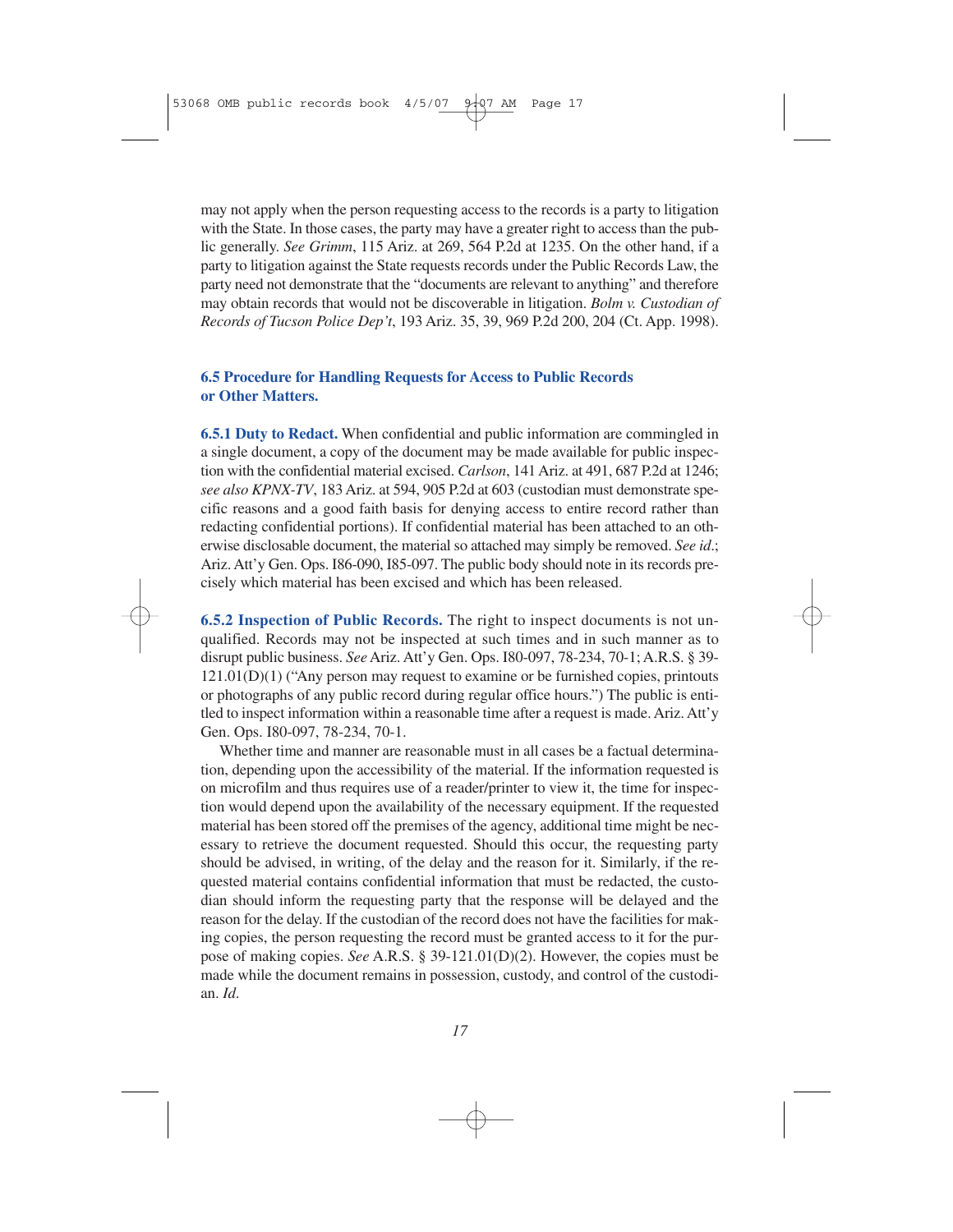**6.5.3 Charges for Copies.** The Legislature has distinguished between the fees an agency may require for commercial and non-commercial requests for copies of public records. A.R.S. §§ 39-121.01(D)(1), -121.03(A) *infra*.

**6.5.4 Non-Commercial Use.** A person requesting copies, printouts, or photographs of public records for a non-commercial purpose may be charged a fee for the records. A.R.S. § 39-121.01; *but see* Section 6.5.6 *infra*. An agency may charge a fee it deems appropriate for copying records, including a reasonable amount for the cost of time, equipment, and personnel used in producing copies of records, but not for costs of searching for the records. A.R.S. § 39-121.01(D)(1); *Hanania v. City of Tucson*, 128 Ariz. 135, 624 P.2d 332 (Ct. App. 1980); Ariz. Att'y Gen. Op. I86-090. If an agency is producing documents pursuant to a subpoena in a civil action to which the agency is not a party, the fee is prescribed by A.R.S. § 12-351.

**6.5.5 Commercial Use.** Persons requesting reproductions for a commercial purpose must provide a statement setting forth the commercial purpose for which the records are requested. A.R.S. § 39-121.03(A).

As used in this Section, commercial purpose is defined as:

the use of a public record for the purpose of sale or resale or for the purpose of producing a document containing all or part of the copy, printout or photograph for sale or the obtaining of names and addresses from public records for the purpose of solicitation or the sale of names and addresses to another for the purpose of solicitation or for any purpose in which the purchaser can reasonably anticipate the receipt of monetary gain from the direct or indirect use of the public record. Commercial purpose does not mean the use of a public record as evidence or as research for evidence in an action in any judicial or quasi-judicial body.

A.R.S. § 39-121.03(D).

Gathering newsworthy facts from public records to include in a newspaper or other publication is not a commercial purpose. *Parks*, 178 Ariz. at 605, 875 P.2d at 838. Upon being furnished a signed statement, the custodian may assess a charge that includes the following:

- 1. A portion of the cost to the [public body] for obtaining the original or copies of the documents, printouts or photographs.
- 2. A reasonable fee for the cost of time, materials, equipment and personnel [used] in producing such [document or] reproduction.
- 3. The value of the reproduction on the commercial market as best determined by the public body.

A.R.S. § 39-121.03(A). As with non-commercial requests, the determination of the fee to be charged is made in the first instance by the public body. Among the factors to be considered in making this determination are (1) the time expended in retrieving the records; (2) transportation costs, if any; and (3) the actual cost to the public body in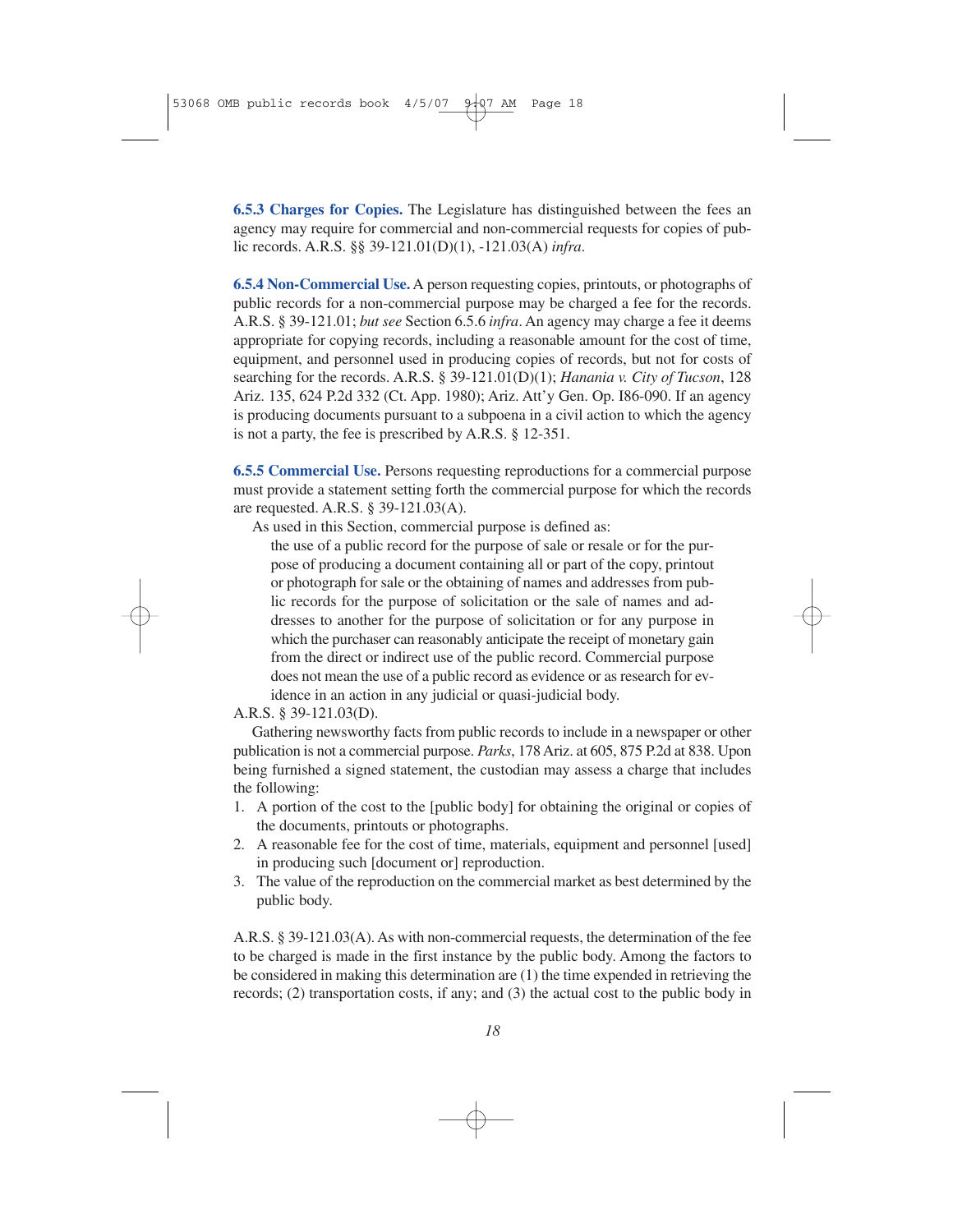terms of special equipment or processing required in preparing the record for release. If the custodian of a public record determines that the commercial purpose stated in the statement is a misuse of public records or is an abuse of the right to receive public records, the custodian may apply to the [G]overnor requesting that the [G]overnor by executive order prohibit the furnishing of copies, printouts or photographs for such commercial purpose.

*Id*. § (B).

**6.5.6. Free Copies.** Certain public records must be provided without charge, namely those concerning "a claim for a pension, allotment, allowance, compensation, insurance or other benefits which [are] to be presented to the United States or a bureau or department thereof." A.R.S. § 39-122(A).

### **6.6 Consequences of Wrongful Refusal to Disclose.**

**6.6.1 Attorney's Fees.** If a custodian acts arbitrarily, capriciously, or in bad faith in denying access to a public record, the court may award legal costs, including attorney's fees, to the requester. A.R.S. § 39-121.02(B). A court will not find denial of access to be arbitrary or capricious if taken honestly and upon due consideration, even though the requesting party may believe that the custodian was wrong to deny access. *Board of Regents*, 167 Ariz. at 259, 806 P.2d at 353 (citing *Tucson Public Schs., Dist. No. 1 v. Green*, 17 Ariz. App. 91, 94, 495 P.2d 861, 864 (1972)). However, where the custodian refused to disclose an entire file based on a general objection without redacting confidential portions or submitting a redacted version to the court for *in camera* review, the court found that the custodian abused his discretion. Cox, 175 Ariz. at 15, 852 P.2d at 1199.

**6.6.2 Damages.** A public officer or agency may also be liable for damages that result from wrongfully denying a person access to public records. A.R.S. § 39-121.02(C).

### **6.7 Preservation, Maintenance, Reproduction, and Disposition of Public Records.**

**6.7.1 Preservation and Maintenance Generally.** "All records made or received by public officials or employees in the course of their public duties are the property of the state." A.R.S. § 41-1347(A). Each public body and officer is responsible for preserving, maintaining, and caring for the public records within their offices. A.R.S. § 39-121.01(C). Each officer and public body is required by statute to carefully secure, protect, and preserve public records from deterioration, mutilation, loss, or destruction, unless the records are disposed of pursuant to A.R.S. §§ 41-1347 and -1351. A.R.S. § 39-121.01(C); *see* Section 6.7.5 *infra*.

The head of each state agency must perform the following duties: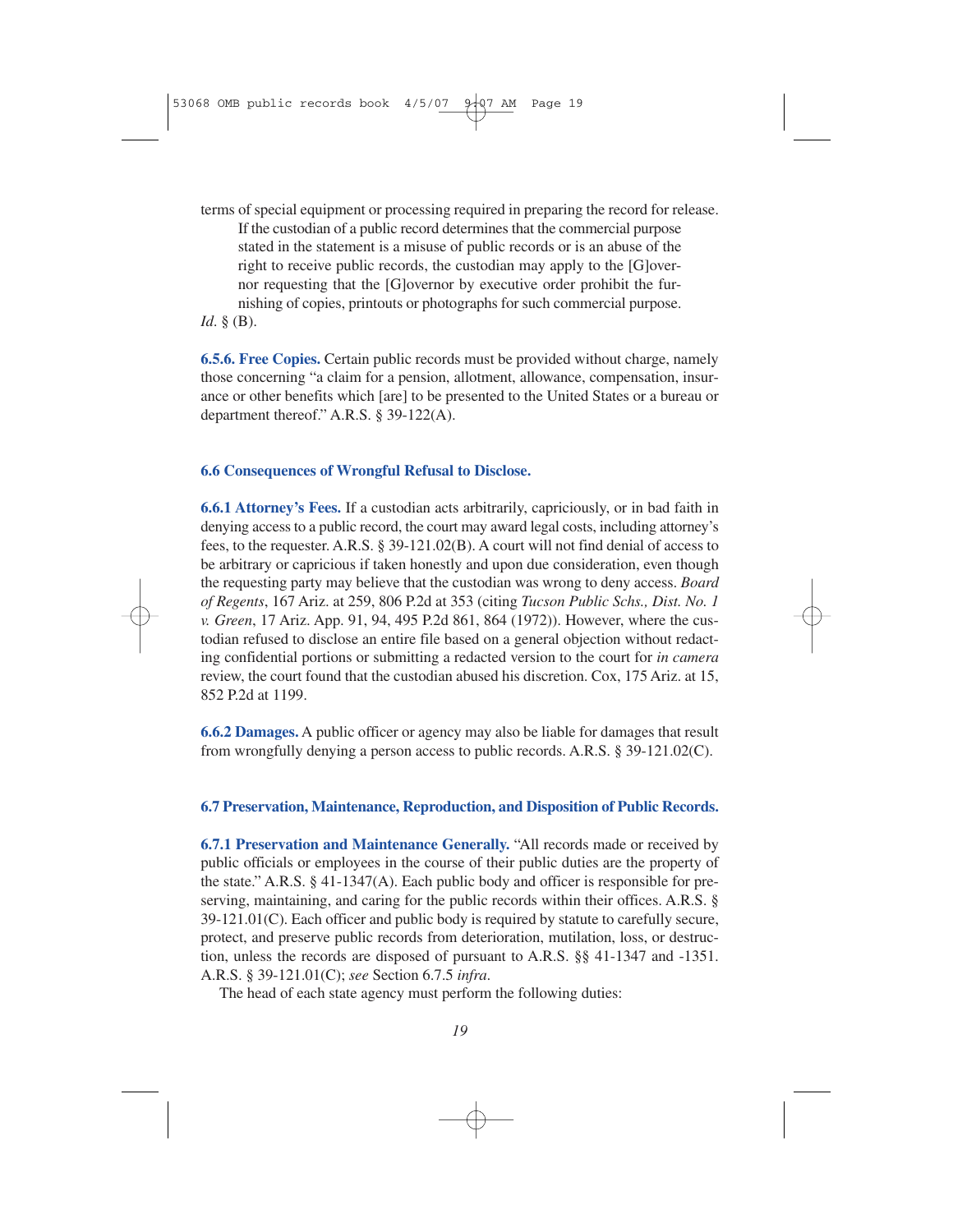- 1. Establish and maintain an active, continuing program for the economical and efficient management of the public records of the agency.
- 2. Make and maintain records containing adequate and proper documentation of the organization, functions, policies, decisions, procedures and essential transactions of the agency designed to furnish information to protect the rights of the state and of persons directly affected by the agency's activities.
- 3. Submit to the director [of the Arizona State Library, Archives and Public Records], in accordance with established standards, schedules proposing the length of time each record series warrants retention for administrative, legal or fiscal purposes after it has been received by the agency.
- 4. Submit a list of public records in the agency's custody that are not needed in the transaction of current business and that are not considered to have sufficient administrative, legal or fiscal value to warrant their inclusion in established disposal schedules.
- 5. Submit to the director lists of all essential public records in the custody of the agency.
- 6. Cooperate with the director in the conduct of surveys.
- 7. Designate an individual within the agency to manage the records management program of the agency. The designated individual:
	- (a) Must be at a level of management sufficient to direct the records management program in an efficient and effective manner.
	- (b) Shall act as coordinator and liaison for the agency with the state library.
- 8. Comply with rules, standards and procedures adopted by the director.

A.R.S. § 41-1346(A).

The Director of the State Library, Archives and Public Records is responsible for (a) establishing standards, procedures, and techniques for effectively managing public records and (b) establishing standards and procedures for preparing schedules for retaining records of continuing value and promptly and efficiently disposing of records no longer possessing sufficient administrative, legal, fiscal, research or historical value to warrant their retention. A.R.S.  $\S$  41-1345(A)(1) and (3). This statute also makes the Director of the State Library, Archives and Public Records responsible for the preservation and management of records and for authorizing the destruction or disposal of records. A.R.S. §§ 41-1345(A), -1345.01, and -1347.

**6.7.2 Quality and Storage Requirements.** All permanent public records must be "transcribed or kept on paper or other material which is of durable or permanent quality and which conforms to standards established by the director of the Arizona State library, archives and public records." A.R.S. § 39-101(A). These public records must also be stored and maintained according to standards established by the Director. *Id*. § (B). A public officer who fails to keep permanent public records in accordance with the standards established by the director is guilty of a class 2 misdemeanor. *Id*. § (C).

**6.7.3 Size Requirements.** All public records must conform to the standard letter size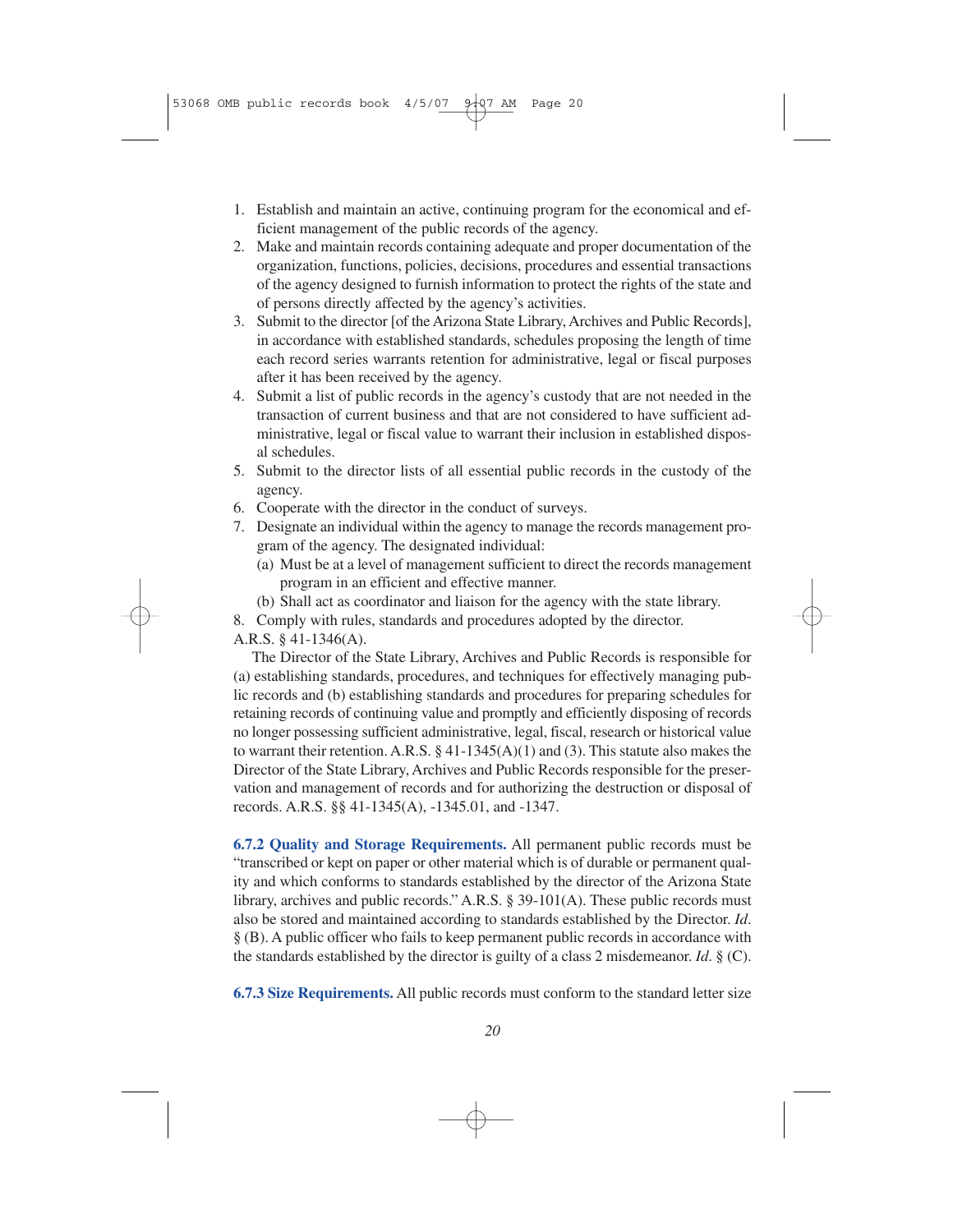of 8-1/2 inches by 11 inches, unless they are "engineering drawings, architectural drawings, maps, computer generated printout[s], output from test measurement and diagnostic equipment, machine generated paper tapes," or public records required by law to be a different size or otherwise exempt by law from the standard size requirement. A.R.S. § 39-103. In addition, the Director of the Arizona State Library, Archives and Public Records may exempt documents from the standard size "requirement" if "the Director finds that the cost of producing a particular type of public record [in the standard size] is so great as to not be in the best interests of this state." *Id*. § (B).

**6.7.4 Reproduction of Public Records.** Each state agency may implement a program for the reproduction by photography or other method of reproduction on film or electronic media of records in its custody. A.R.S. § 41-1348(A). However, prior to instituting the program, the agency must obtain approval from the Director of the Arizona State Library, Archives and Public Records. *Id*.

**6.7.5 Disposition of Public Records.** The disposition of public records by the State or any of its political subdivisions is governed by A.R.S. §§ 41-1347, -1349, and -1351. A State agency may destroy records when the State Library concludes "that the record has no further administrative, legal, fiscal, research or historical value." A.R.S. § 41- 1347(B). The agency may obtain approval to destroy records from the Records Management Division of the State Library on a continuing basis pursuant to a records retention and disposition schedule or, for records not on a retention schedule, pursuant to single request form. (The forms are in Appendix 6.2.)

A public officer or other person having custody or possession of any record for any purpose, "who steals, or knowingly and without lawful authority destroys, mutilates, defaces, alters, falsifies, removes or secretes" all or part of public record, or permits any other person to do so, is guilty of a class 4 felony. A.R.S. § 38-421; *see also* A.R.S. § 13-2407 (making it a class 6 felony to tamper with a public record); Section 2.15(3), (19), (22).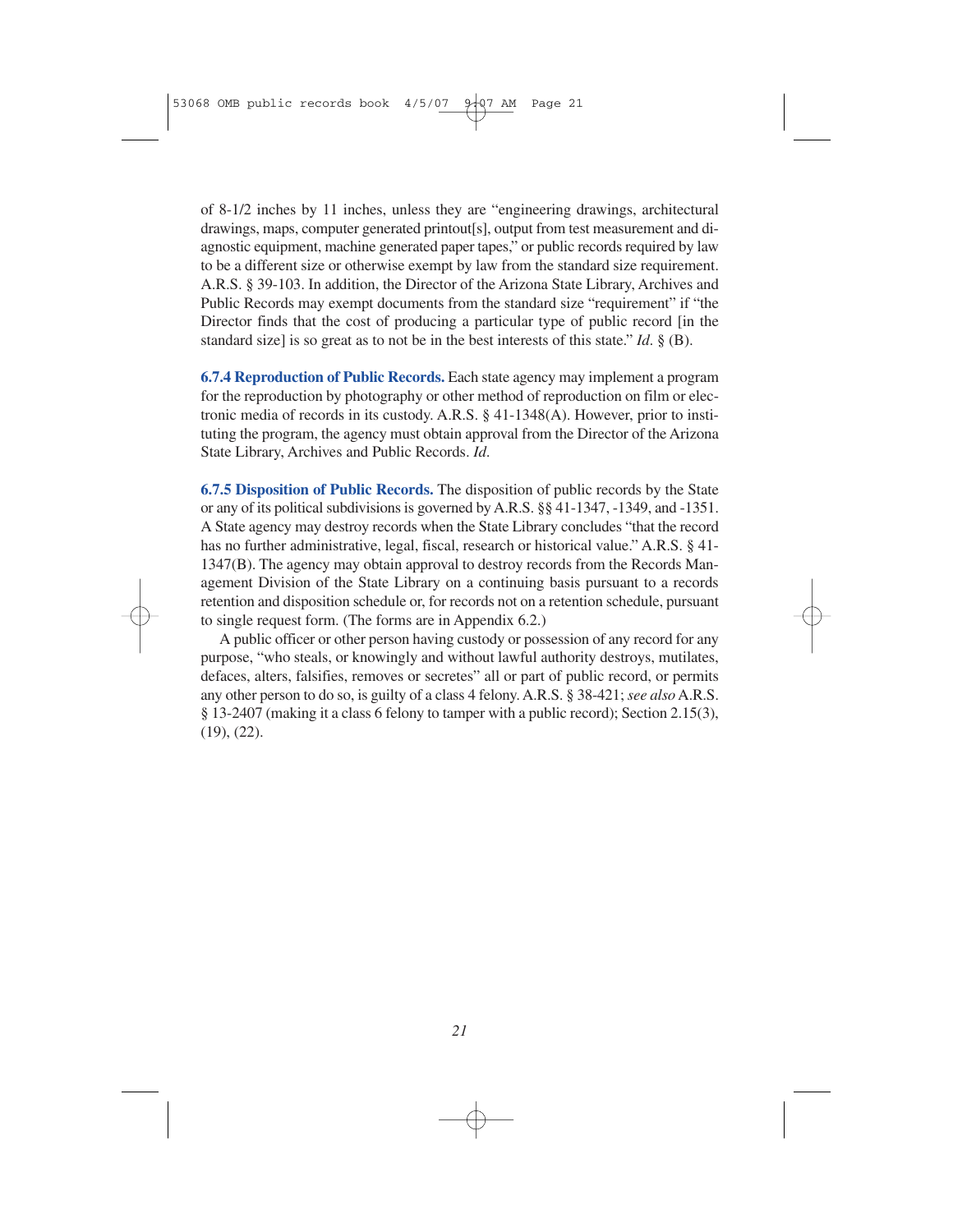Appendix 6.1, Records Made Confidential/Non-Disclosable by Arizona Statute (numerical order by title/statute), and Appendix 6.1.2, Records Made Confidential/Non-Disclosable by Arizona Statute (alphabetical order by subject matter) may be downloaded as PDFs at:

www.azag.gov/Agency\_Handbook/Agency\_Handbook.html

Record Management forms and manuals may be found at: www.lib.az.us/records/forms.cfm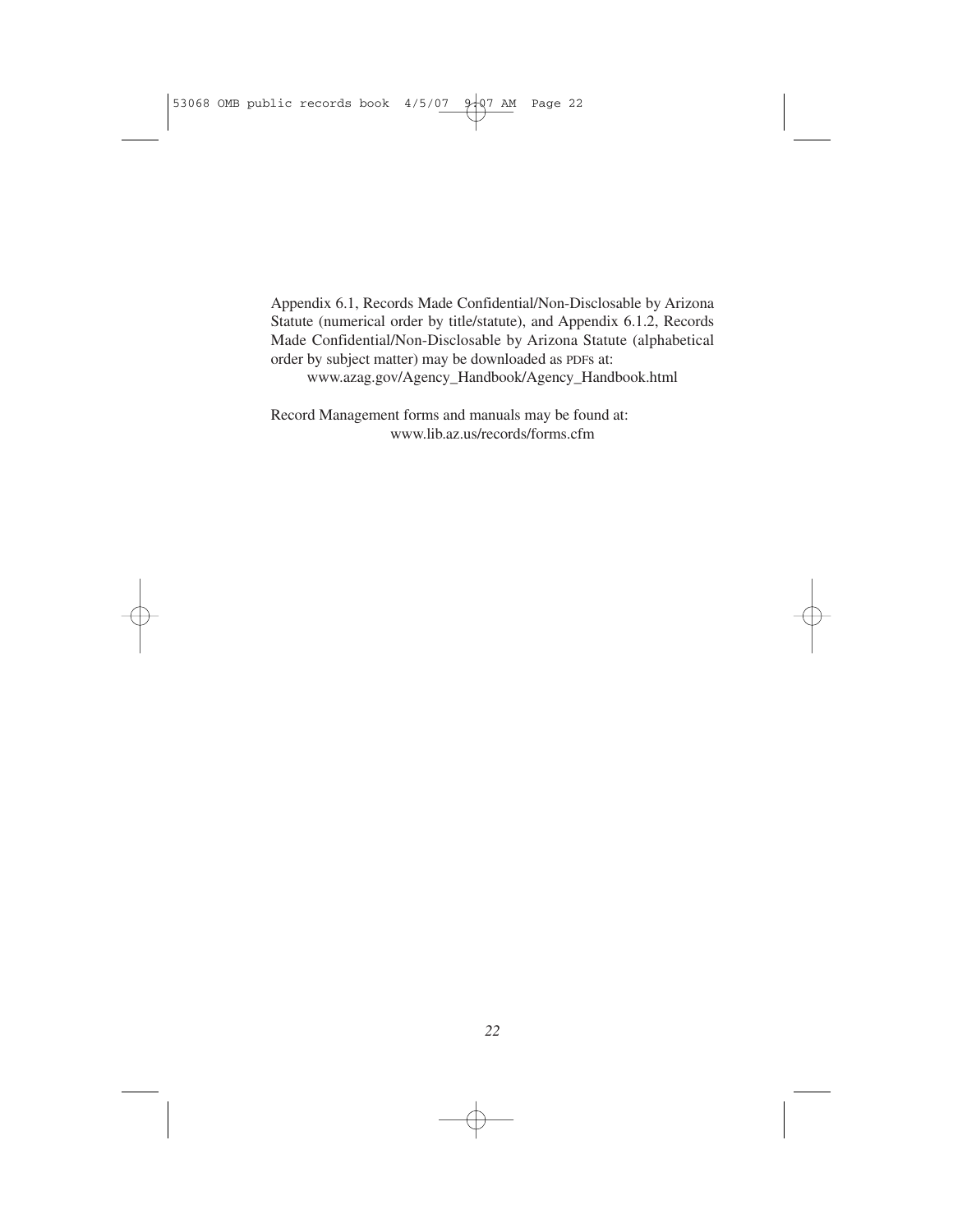## **Part III**

## **Recent Changes to Arizona's Public Records Law**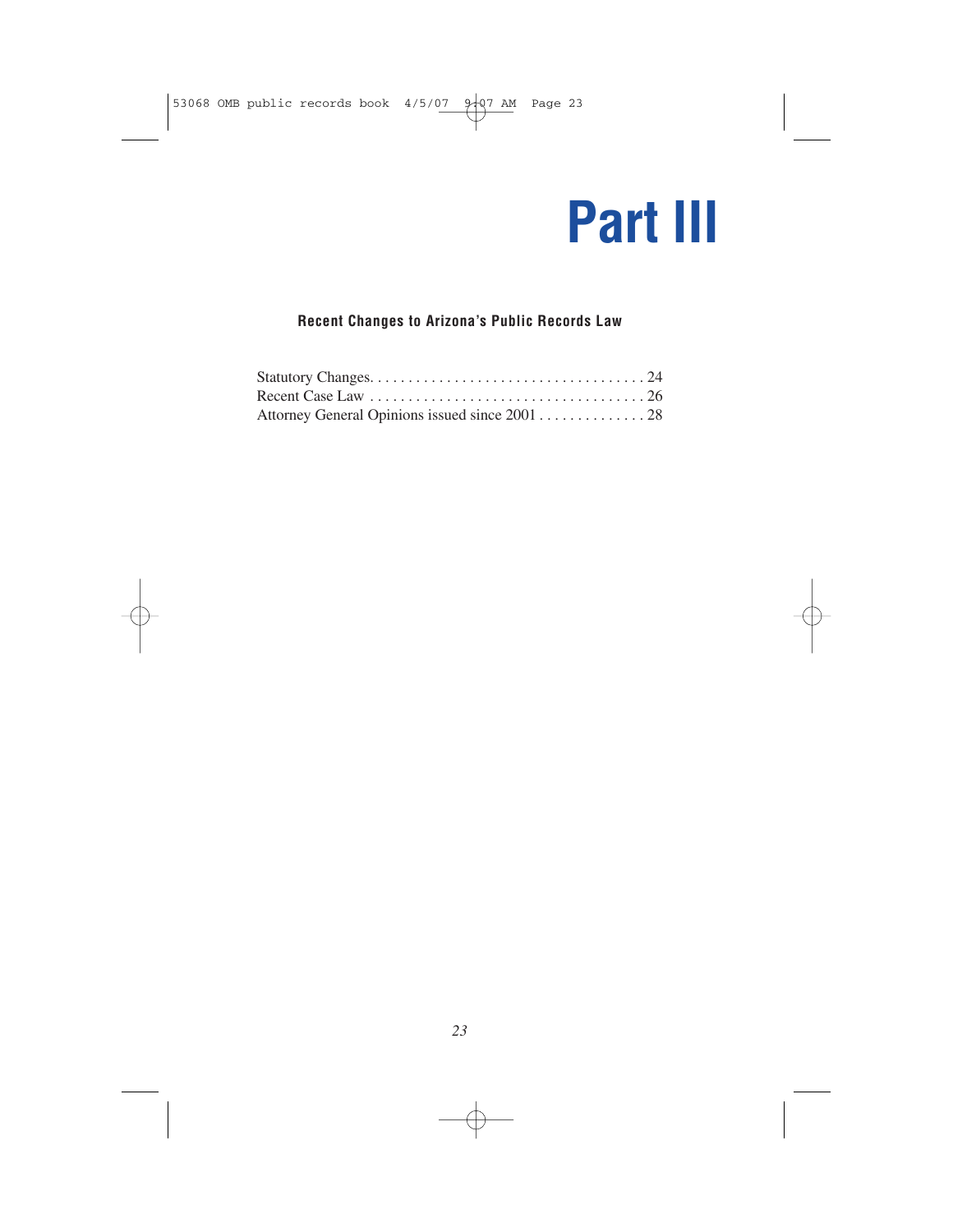## **STATUTORY CHANGES**

## **ARS section 39-121.01** amended by:

*Laws 2002, ch. 211, §§ 1, 2*

- ♦ Allow public records that are not otherwise available on the public bodies' web site to be released through the mail.
- ♦ Requires the custodian responsible to promptly furnish the records.
- ♦ Specifies that access is deemed denied if custodian fails to promptly respond to a request for production of a public record.
- ♦ Allows the custodian to require the person requesting the public records to pay in advance for any copying and postage charges.
- ♦ Expands the definition of a seal when used in reference to a paper issuing from a court or public office to include a stamped seal, a printed seal, a screened seal, and a computer generated seal.

*Laws 2004, ch. 158, § 1*

- ♦ Requires a custodian of records of a state agency to provide an index of records that have been withheld from the requesting person stating the reason each record is being withheld.
- ♦ Allows records to be grouped by categories for the purposes of the index.
- ♦ Provides that the term agency shall have the same meaning prescribed in section 41-1001.
- ♦ Specifically exempts the Department of Public Safety, the Motor Vehicles Division of the Department of Transportation, the Department of Juvenile Corrections, and the Department of Corrections.
- ♦ Provides that this does not prevent or require an order compelling a public body other than an agency to furnish an index.
- ♦ Specifies that access is deemed denied if the custodian fails to provide an index of records withheld to the requesting person.

*Laws 2006, ch. 167, § 1*

♦ Clarified that public records for purposes listed in section 39-122 OR 39-127 shall be furnished without charge.

## **ARS section 39-121.02** amended by *Laws 2006, ch 249, § 1*:

- ♦ Allows the court to award attorney fees to a requestor of public records if the requestor substantially prevails in a court action for denial of access to records.
- ♦ Removes the limitation that attorney fees only be awarded if the court determines that the custodian of such public record acted in bad faith, or in an arbitrary or capricious manner, in denying access to public records.
- ♦ Specifies that this act does not limit the rights of any party to recover attorney fees, expenses, and double damages that are authorized by other statutes.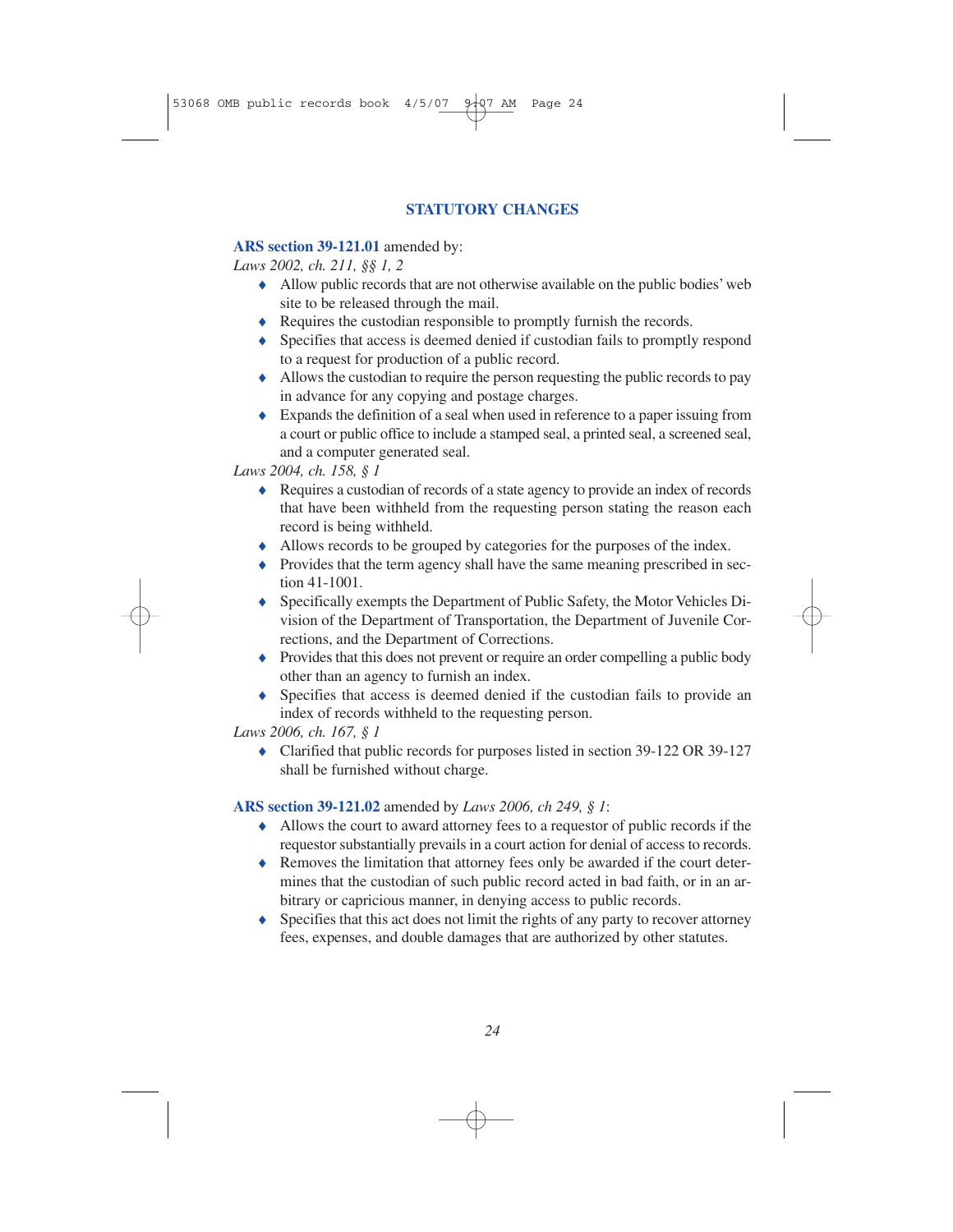## **ARS section 39-123** amended by:

*Laws 2003, ch. 106, § 6:*

- ♦ Grants justices, judges, commissioners, and public defenders the same protection granted peace officers from disclosure of their home address or home telephone number contained in a personnel file.
- ♦ "Commissioner" means a commissioner of the superior court.
- ♦ "Judge" means a judge of the United States district court, the United States court of appeals, the United States magistrate court, the United States bankruptcy court, the Arizona court of appeals, the superior court, or a municipal court.
- ♦ "Justice" means a justice of the United States or Arizona Supreme Court or a justice of the peace.
- ♦ "Public defender" means a federal public defender, county public defender, county legal defender or county contract indigent defense counsel and includes an assistant or deputy federal public defender, county public defender, or county legal defender.

## *Laws 2004, ch. 180, § 1*

- ♦ Prohibits the disclosure of a peace officer's photograph from his or her personnel file with the following exceptions:
	- A law enforcement agency may release a peace officer's photograph from the officer's personnel file if that officer is charged by complaint, information, or indictment of a misdemeanor or felony;
	- A police agency may use the officer's personnel photograph to assist a person with a complaint against an officer for the purpose of identifying an officer;
	- A photograph may be used if it was obtained from any source other than a law enforcement agency; or
	- A representative of a newspaper requests the photograph for a specific newsworthy event, unless the peace officer is undercover or scheduled to be undercover within 60 days; the release of the photograph is not in the best interest of this state; or a peace officer or prosecutor files an affidavit with the presiding judge of the superior court in the county in which the affiant resides, requesting to prohibit the release of the photograph, pursuant to A.R.S § 28-454.

## *Laws 2006, ch 298, § 4*

- ♦ Grants code enforcement officers the same protection granted peace officers from disclosure of their home address or home telephone number contained in a personnel file.
- ♦ Defines a code enforcement officer as a person who is employed by a state or local government and whose duties include performing field inspections of buildings, structures or property to ensure compliance with and enforce national, state and local laws, ordinances, and codes.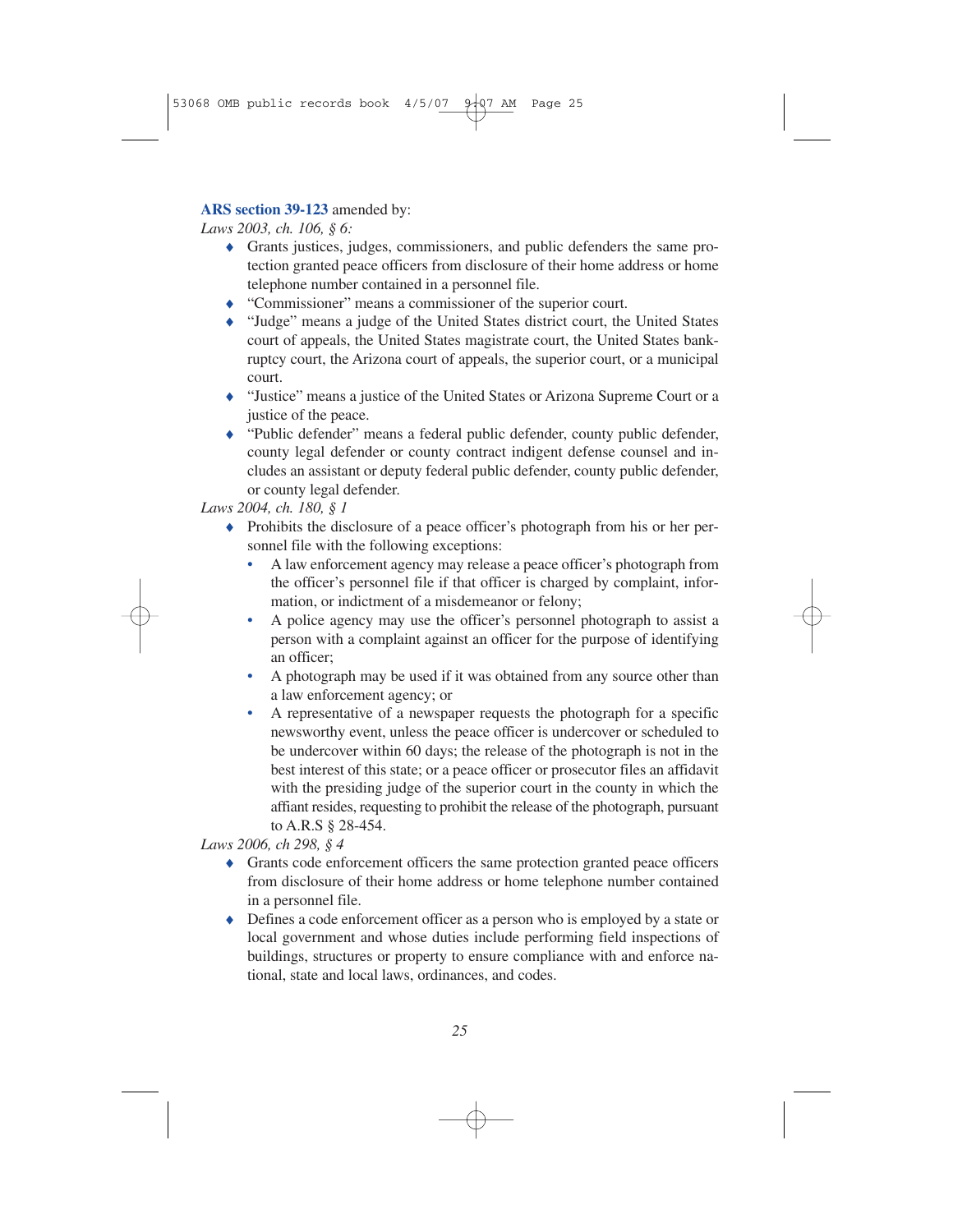### **ARS section 39-124** amended by:

*Laws 2003, Ch. 106, §7*

♦ Makes the knowing release of the home address or home telephone number of a peace officer, justice, judge, commissioner, public defender, or prosecutor by any person employed by a state or local government entity with intent to hinder an investigation, cause physical injury, or cause property damage a class 6 felony.

*Laws 2004, Ch.180, §2:*

♦ No longer requires that a peace officer be serving in an undercover capacity or be scheduled to serve in an undercover capacity within sixty days as a prerequisite to prohibit the release of a photograph of a peace officer with the intent to hinder an investigation, cause physical injury to a peace officer or the peace officer's immediate family or cause damage to the property of a peace officer or the police officer's immediate family.

*Laws 2006, Ch. 298, §5*

- ◆ Includes code enforcement officer.
- ♦ Defines code enforcement officer as a person who is employed by a state or local government and whose duties include performing field inspections of buildings, structures or property to ensure compliance with and force national, state and local laws, ordinances, and codes.

## **ARS 39-126: Federal risk assessments of infrastructure; confidentiality**

Added by *Laws 2003, ch 118, § 1*:

♦ Excludes from public inspection risk assessments performed by or on behalf of a federal agency to evaluate critical energy, water, or telecommunications infrastructure to determine its vulnerability to sabotage or attack.

## **ARS 39-127: Free copies of police reports for crime victims; definitions**

Added by *Laws 2006, Ch.167, § 2*:

♦ Expands victim's rights to public records by allowing the victim or family member one free copy of the police report and prescribes that criminal offense, immediate family, and victim have the same meaning as outlined under Crime Victims' Right Statutes.

## **RECENT CASE LAW**

*Phoenix Newspapers, Inc. v. Keegan*, 201 Ariz. 344, 35 P.3d 105 (App Div.1 2001)

- ♦ Core purpose of the public records law is to allow the public access to official records and other government information so that the public may monitor the performance of government officials and their employees.
- ♦ Trade secrets are protected by the confidentiality exception to disclosure under public records law.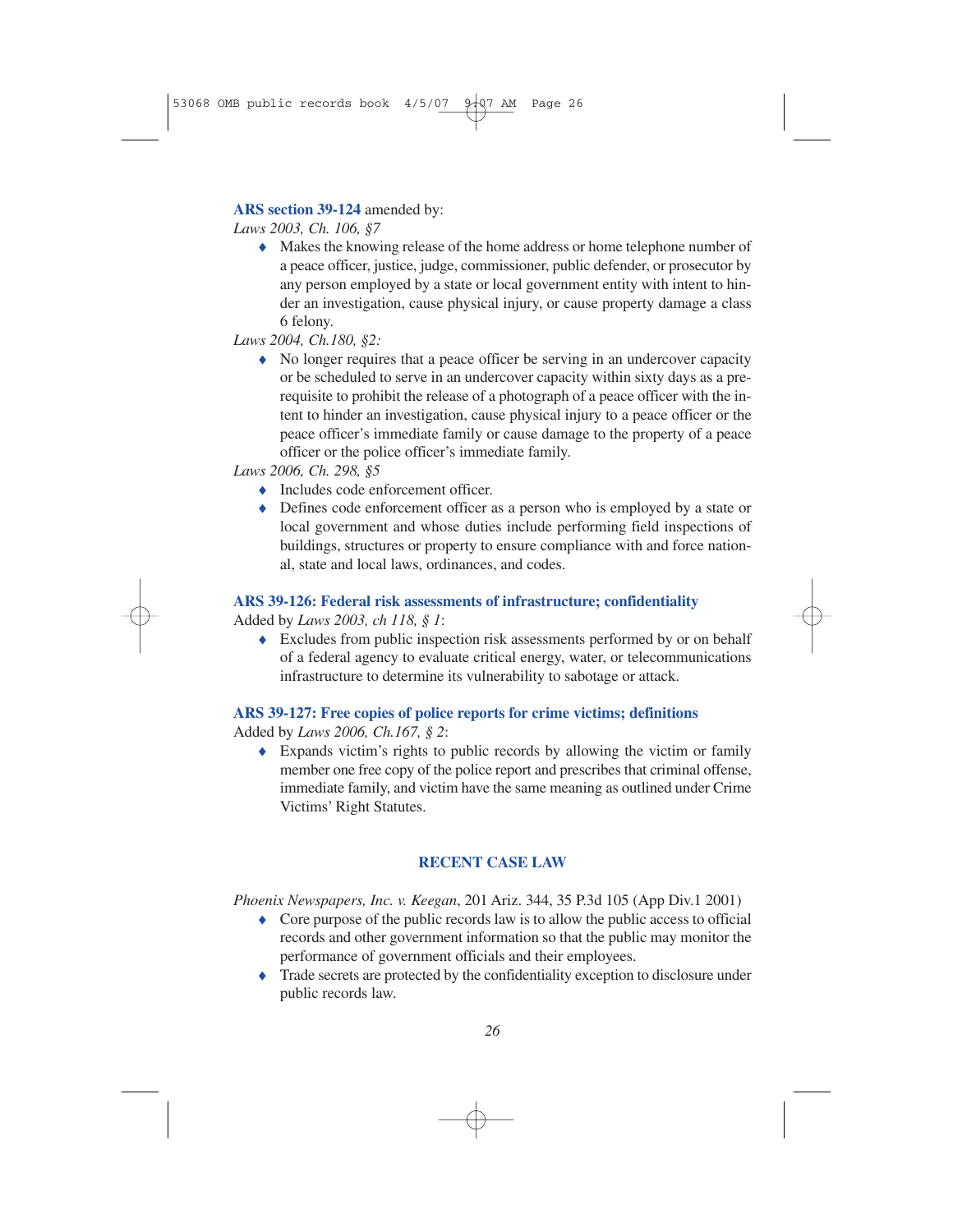- ♦ Test-related documents that qualify as public records are subject to the public records law. Questions from first administration of statewide academic test to high school students were not trade secrets because they did not reveal the methodology for engineering the test. Did not compel disclosure of anchor questions that would reappear on subsequent tests.
- ♦ Best interests of the state is not confined to the narrow interest of the either the official who holds the records or the agency he or she serves, but includes the overall interests of the government and the people.
- ♦ Public interest determination includes consideration of how disclosure would adversely affect the agency's mission as well as other ways in which the public would be affected.
- ♦ Court must evaluate carefully the public interest that plaintiff seeks to vindicate in requesting the documents.
- ♦ To justify withholding documents, state's interest must outweigh the policy of open access as stated in public records law.

## *A.H. Belo Corp. v. Mesa Police Department*, 202 Ariz. 184, 42 P.3d 615 (App. Div.1 2002)

- ♦ In balancing considerations such as privacy against the general public interest in disclosure, it is relevant to examine whether the information in question is available through alternative means.
- ♦ Arizona imposes a presumption in favor of disclosure of public records; to defend a refusal to release a public record, the government must demonstrate that the policy in favor of public disclosure and access is outweighed by considerations of confidentiality, privacy, or the best interests of the state.
- ♦ Family's privacy concerns outweighed the presumption favoring disclosure of public records, and thus city police department was not required to release audiotape of emergency assistance call in which child was heard crying and whimpering; information regarding the call was provided through a transcript of the call, and there was not evidence that disclosure of the audiotape advanced the purpose of the Public Records Act in any way.
- ♦ Unless the government puts forth an interest that justifies withholding access to a public record, a person or entity seeking access to the record need not demonstrate what purpose such access would serve.
- ♦ Unless the government puts forth an interest that justifies withholding access to a public record, it does not matter that the information contained within the record is available by alternative means.
- ♦ Unless the government puts forward an interest that justifies withholding access to a public record, a person or entity seeking access to the record need not demonstrate what purpose such access would serve.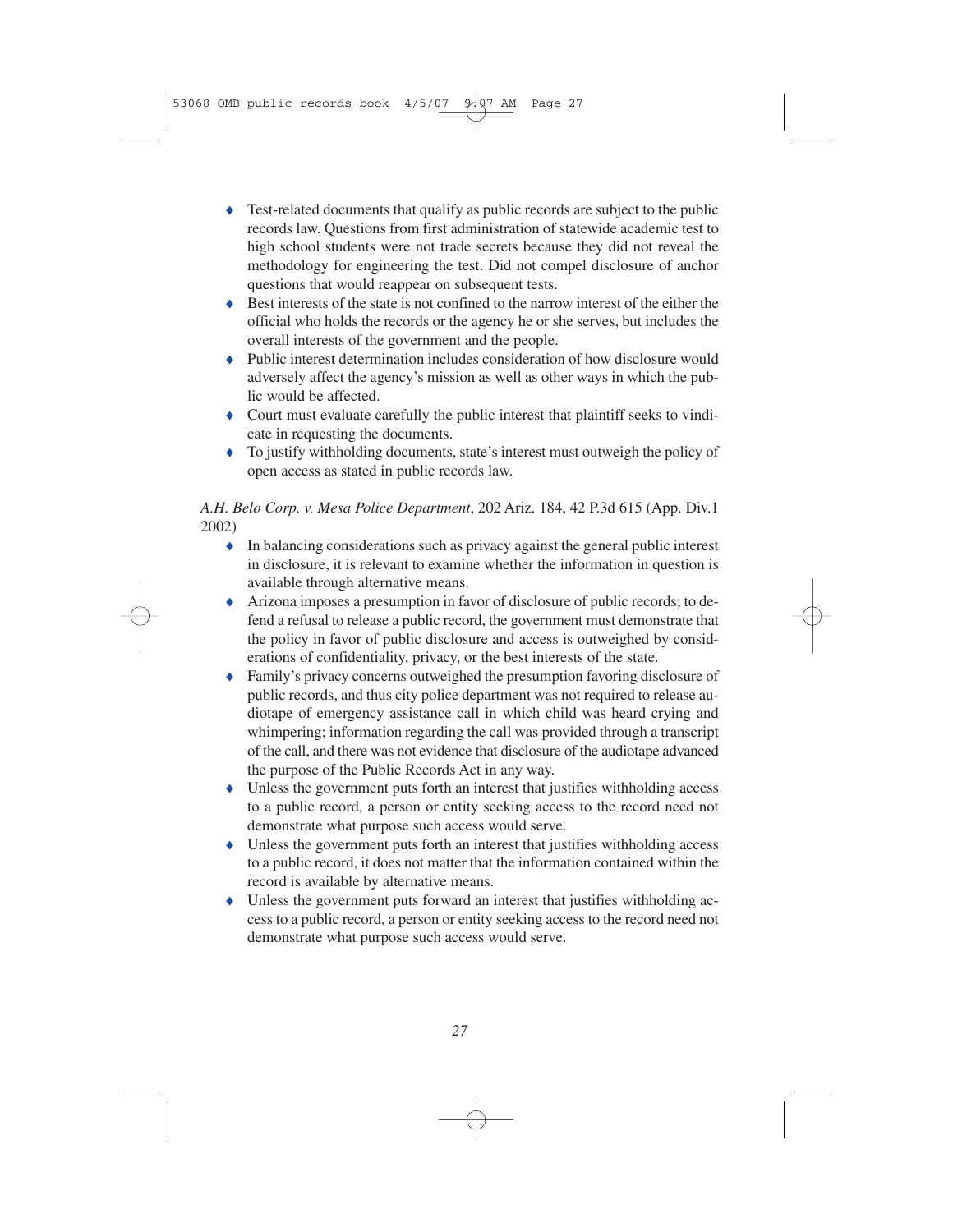*Primary Consultants, LLC v. Maricopa County Recorder*, 210 Ariz. 393, 111 P.3d 435 (App. Div.1 2003):

- ♦ Access to public records may be limited when a statute restricts access or when the custodian of the records appropriately determines that countervailing interests such as confidentiality, privacy, or the best interests of the state warrant denial of the records request.
- ♦ Request by political consulting firm for copies of requests of others for voter data did not constitute a request for voter records, but constituted a request for standard public records.
- ♦ Voter records constitute public records, but are subject to greater restrictions than other public records.
- ♦ Political consulting firm's status as a for-profit business and its use of voter information obtained from public records in furtherance of its business did not constitute a commercial use of voter information so as to preclude firm from obtaining such records under public records laws; under the public records statute, the denial of records requests for commercial purposes was aimed at the direct economic exploitation of public records, not at the use of information gathered from such records for one's trade or business.

*Griffis v. Pinal County*, No. CV-06-0312-PR, \_\_\_\_, P.3d \_\_\_\_\_, 2007 WL 1224881 (Ariz. April 25, 2007)

- ♦ The Arizona Supreme Court held that e-mails generated or maintained on a government-owned computer system are not automatically public records.
- ♦ E-mail messages that relate solely to personal matters that have no relation to official duties do not qualify as public records or other matters under the Public Records Law.
- ♦ When a government entity withholds documents generated or maintained on a government-owned computer system on the grounds that the documents are personal, the requesting party may ask the trial court to perform an in camera inspection to determine whether the documents fall within the public records law.

## **ATTORNEY GENERAL OPINIONS ISSUED SINCE 2001**

*Opinion I04-001*: As a public body created by statute, the Joint Underwriting Association is subject to all the public process laws applicable to the Department of Insurance, including state procurement, public records, open meeting, personnel code, fiscal controls, and governmental immunity provisions.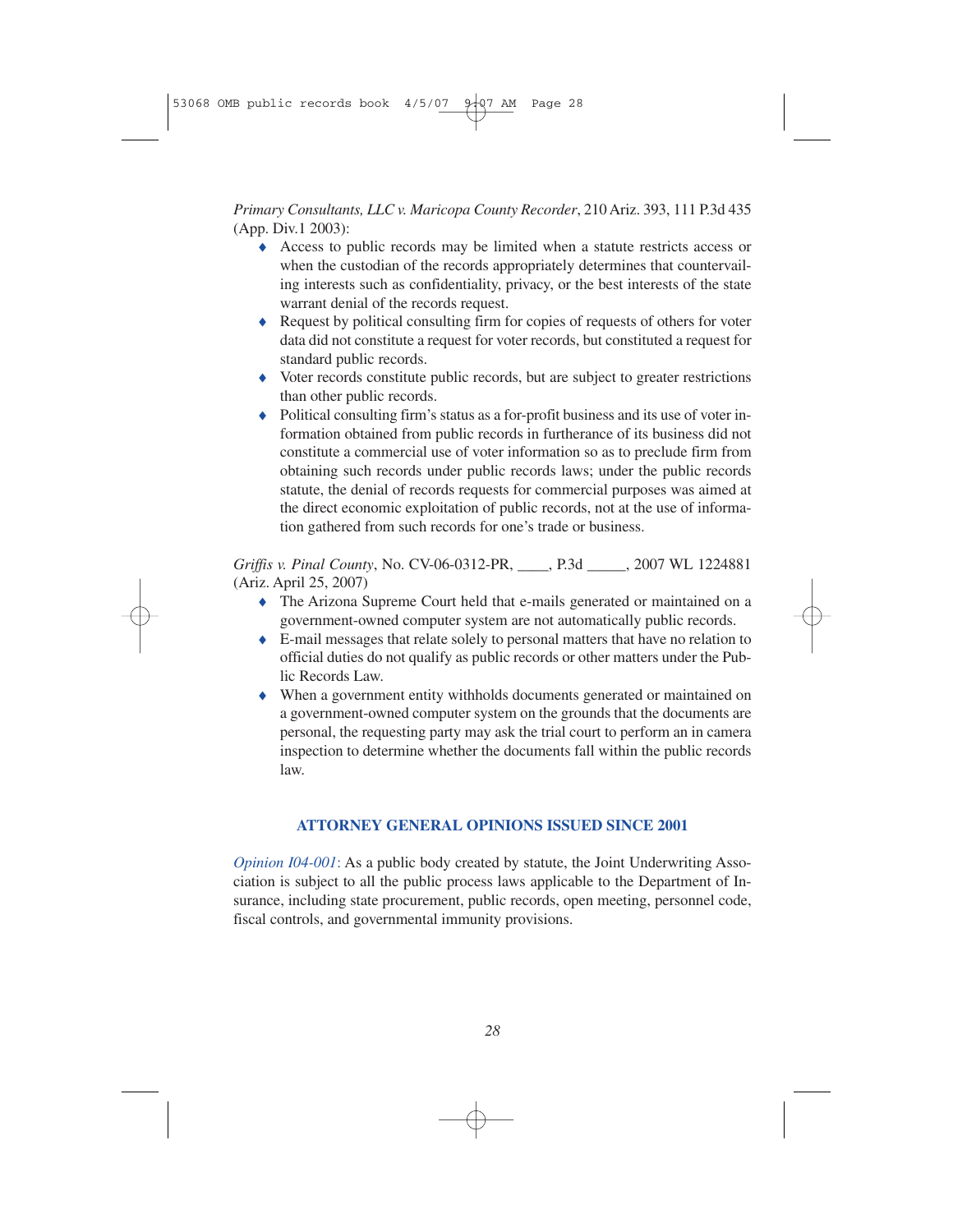# **Part IV**

## **Arizona Revised Statutes Title 41. State Government Chapter 8 Agencies of the Legislative Department**

| Article 5 Office of Ombudsman–Citizens' Aide             |
|----------------------------------------------------------|
| 41-1376.01. Additional powers and duties; definitions 30 |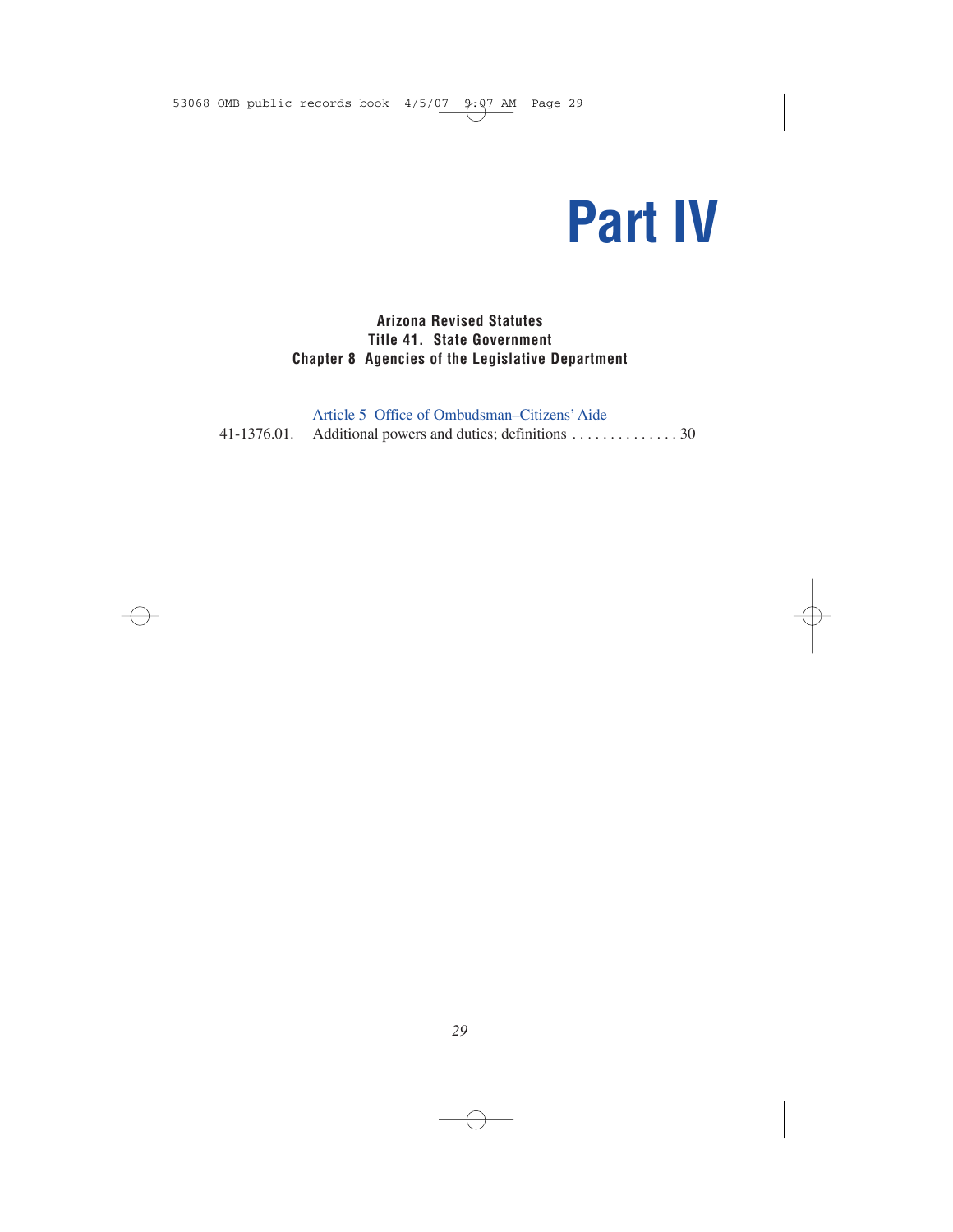### **41-1376.01. Additional powers and duties; definitions**

- A. In addition to the powers and duties prescribed in section 41-1376, the ombudsmancitizens aide shall appoint two assistants, one of whom shall be an attorney, to help the ombudsman-citizens aide investigate complaints relating to public access laws involving an agency. The assistants shall train public officials and educate the public on the rights of the public and the responsibilities of public agencies under the public access laws. The assistants shall prepare interpretive and educational materials and programs in cooperation with the ombudsman-citizens aide and shall distribute to elected or appointed public officials the public access laws and educational materials concerning the public access laws.
- B. The annual report of the ombudsman-citizens aide shall include the following information about public access:
	- 1. The number of inquiries that are received from the public, the media and government agencies.
	- 2. The number of inquiries that are received about state agencies, county agencies, city or town agencies, school districts and other local jurisdictions.
	- 3. The number of requests that are received concerning public records and public meetings.
	- 4. The number of investigations that are conducted and the results of the investigations.
- C. For investigations made pursuant to this section, the ombudsman-citizens aide may:
	- 1. Make inquiries and obtain information considered necessary subject to the restrictions in section 41-1377.
	- 2. Enter without notice to inspect agency premises with agency staff on the premises.
	- 3. Hold hearings.
	- 4. Notwithstanding any other law, have access to all agency records, including confidential records, except:
		- (a) Sealed court records without a subpoena.
		- (b) Active criminal investigation records.
		- (c) Records that could lead to the identity of confidential police informants.
		- (d) Attorney work product and communications that are protected under attorney-client privilege.
		- (e) Confidential information as defined in section 42-2001, except as provided in section 42-2003, subsection M.
		- (f) Information protected by section 6103(d), 6103(p) or 7213 of the internal revenue code.
		- (g) Confidential information relating to section 36-2903, subsection I, section 36-2917, section 36-2932, subsection F or section 36-2972.
		- (h) Confidential information relating to sections 36-507, 36-509 and 36-2220.
- 5. Issue subpoenas if necessary to compel the attendance and testimony of witnesses and the production of books, records, documents and other evidence to which